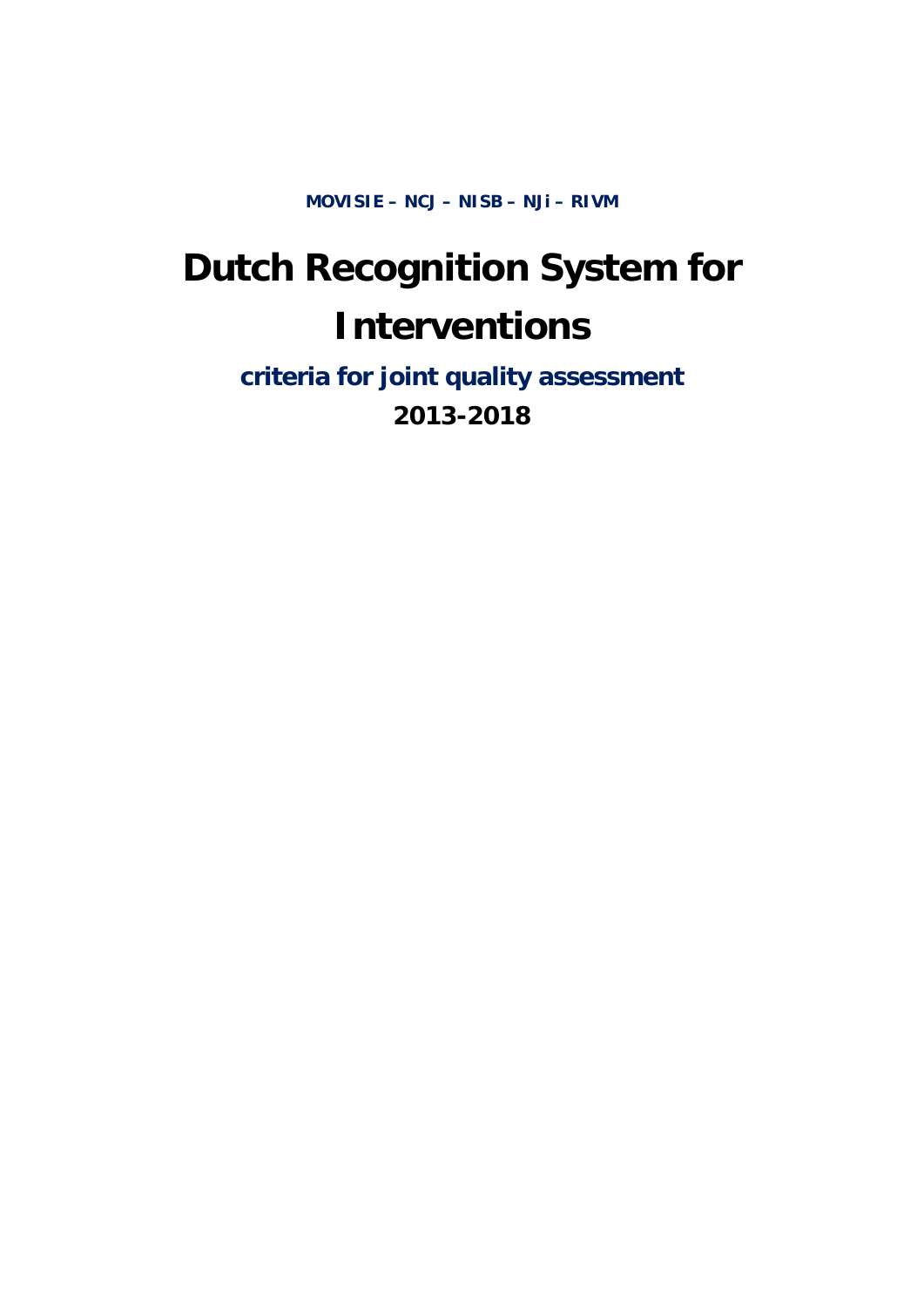# **Dutch Recognitions System for Interventions**

Criteria 2013-2018

# **Introduction**

The aim of this strategy memorandum is to introduce the revised Dutch Recognition System for Interventions, as it will be realised by the collaborating parties with effect from 2013. This initially concerns interventions that are used in physical activity & sport, health promotion, youth healthcare, youth welfare, educational developmental stimulation, youth care and the social sector.

Following the increasing calls since the start of the century for more insight into the effectiveness of approaches in the youth sector as well as in public healthcare, the Netherlands Youth Institute (NJi) started to develop a recognition system for youth interventions. The National Institute of Public Health and the Environment (RIVM) was asked to start something similar for health promotion. In consultation with the Netherlands Centre Youth Health (NCJ) and the Netherlands Organisation for Health Research and Development (ZonMw) the recognition system for interventions was subsequently elaborated to gain a better view into the effectiveness of existing interventions and to increase the quality of professional practice in these sectors. After a pilot phase, the recognition system officially started in 2008. More organisations have become involved since.

This strategy memorandum is the product of the collaboration between NJi, NCJ, RIVM, NISB (National Institute for Sport and Physical Activity) and MOVISIE, with input from their respective support groups. With the signing of a collaboration agreement, these five parties have subscribed to the reorganisation of the recognition system with room for diversity. This strategy memorandum is based on the more detailed memorandum<sup>1</sup> about the revision of the criteria that the five collaborating partners jointly produced in response to the evaluation of the initial phase of the recognition system<sup>2</sup>.

# **Objective**

1

The general objective of the Recognition System for Interventions is to improve the quality of interventions in the working areas concerned.

More specifically the objective of the recognition system is to:

- **P** *provide insight into the quality, feasibility and effectiveness of interventions.* From a wide range of studies we know that the quality of many interventions realised in practice is not clear. The positive assessment will show professionals, researchers, quality officers, policy makers and financiers to what extent an intervention is considered to work and/or is feasible. Such an overview also provides clarity about how well developed interventions are.
- *create an upward pressure in quality development.* Studies into the effectiveness of interventions in everyday practice have revealed that these interventions are in need of improvement. The quality assessment should act as a strong driver for quality improvement by (a) producing good descriptions of the objective, the target group and the approach, (b) clearly describing the factors that influence the feasibility (c) specifying the theoretical basis (i.e. the relationship between objective, target group and activities, the mediators and moderators and effective ingredients), and (d) doing research into the efficacy.
- *accumulate and exchange knowledge about effective principles or elements.* By bringing together knowledge about the effectiveness of different interventions and working areas and by making the system explicit and accessible, the accumulation and exchange of knowledge about 'what works' theory based or evidence based) can also be facilitated across disciplines.

<sup>1</sup> Zwikker, M., Dale, D. van, Dunnink, T., Bisseling, R., Rensen, P., Bool, M., and Yperen, T. van (2012). Erkenninginterventiesvoorjeugd, sport en leefstijl: criteria 2013-2018 [Recognition interventions for youth, sport and lifestyle: criteria 2013-2018]. Internal memorandum.

<sup>2</sup> Lanting, L.C., Zwikker, M.C., Kuiper, J.I., Adriaensens, L., Kok, M.O. & Dale, D. van (2012). **Evaluatie van het erkenningstrajectvoorinterventies [Evaluation of the Dutch Recognition System for Interventions].** RIVM briefrapport 255001004/2012.Bilthoven: RIVM.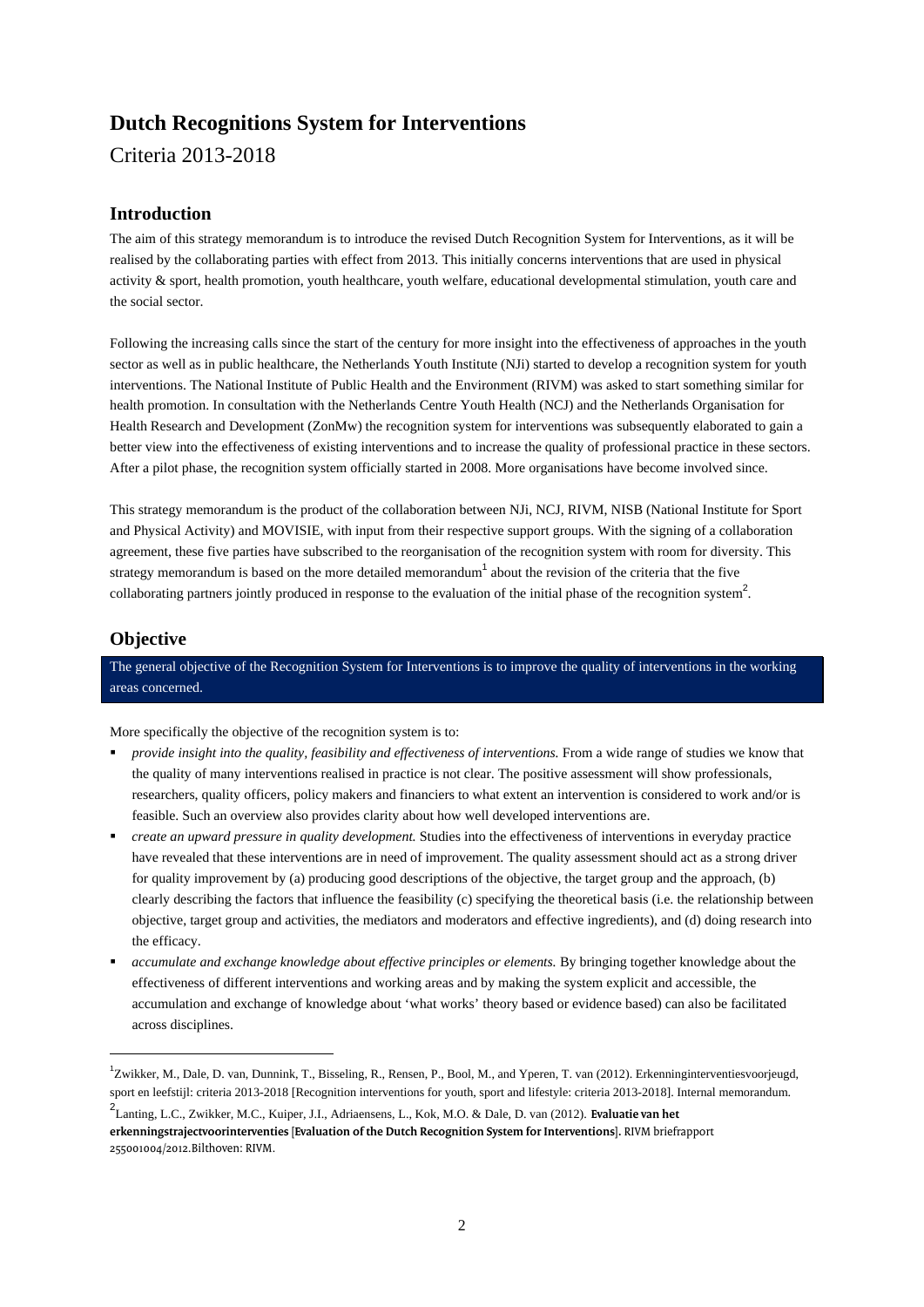*harmonise recognition systems.* In recent years there has been a considerable increase in assessment and recognition practices for preventive and curative services in various areas. As a result of the content-specific overlap between these areas there is a risk that developers will 'shop around' with their service and consequently databases or overviews will be incomplete. This will lead to a loss of quality in the overviews and a lack of clarity for the users. Harmonising the various systems will lead to a common language and common criteria that will result in overviews of recognised services.

In 2013, CGL, NCJ, NJi, NISB and MOVISIE will start a process to ascertain what the possibilities and boundary conditions are to allow the effective elements to play a greater role in the assessment. In doing this the institutes will attempt to realise more co-creation, in which the meaning of the term effective elements (also referred to as effective principles) and how this term can be used in the recognition system will be jointly examined with professionals from everyday practice, policy and science.

In addition, the five collaborating institutes will start a process with the aim of giving qualitative research a more visible and possibly also bigger role in the recognition system. To this end they will initially ask experts in this area from the different sectors to jointly itemise which types of qualitative research exist, which quality requirements need to be attached to these, and what type of evidence these research types can provide.

# **Five parties, one system, two types of assessment**

-

We understand the recognition system for interventions to mean the entire pathway of describing, submitting, assessing, recognising and publishing that youth, sport, lifestyle and social interventions<sup>3</sup> can go through. With this we distinguish two types of assessment:

- an assessment of the description of the objective, target group, approach and boundary conditions by professional practitioners or other experts from the sector concerned. In the sectors health promotion and sport & physical exercise as well as in the social sector, this happens in the form of a peer review by practice panels. Based on this, interventions can receive the assessment 'Well Described'. For the broad field of youth this happens by means of the so-called 'quick scan' of the NJi and in expert groups. This assessment is not linked to a published evaluation but is intended as an introductory step for assessing the higher levels of recognition.
- an assessment of the theoretical basis and/or effectiveness of the intervention by a recognition committee made up of representatives from science, practice and policy. Interventions that are assessed as good by the Recognition Committee receive a recognition such as 'Theoretically Sound or 'Effective'. In 2013 subcommittees were active for the assessment of interventions in the areas of youth care, youth welfare, developmental stimulation, youth health care, health promotion and sport & physical exercise.

For both types of assessment the possibility of assessing for feasibility will also be available with effect from 2013. The assessment of feasibility will be used by both the practice panels and the Recognition Committee, dependent on which assessment an intervention has been submitted for. This means that a total of four assessments are possible. The relationship between these assessments is shown in the diagram below.

 $3$  For sport & physical exercise, lifestyle and social sector interventions all ages may belong to the target group. These areas are not limited to youth as the intervention target group.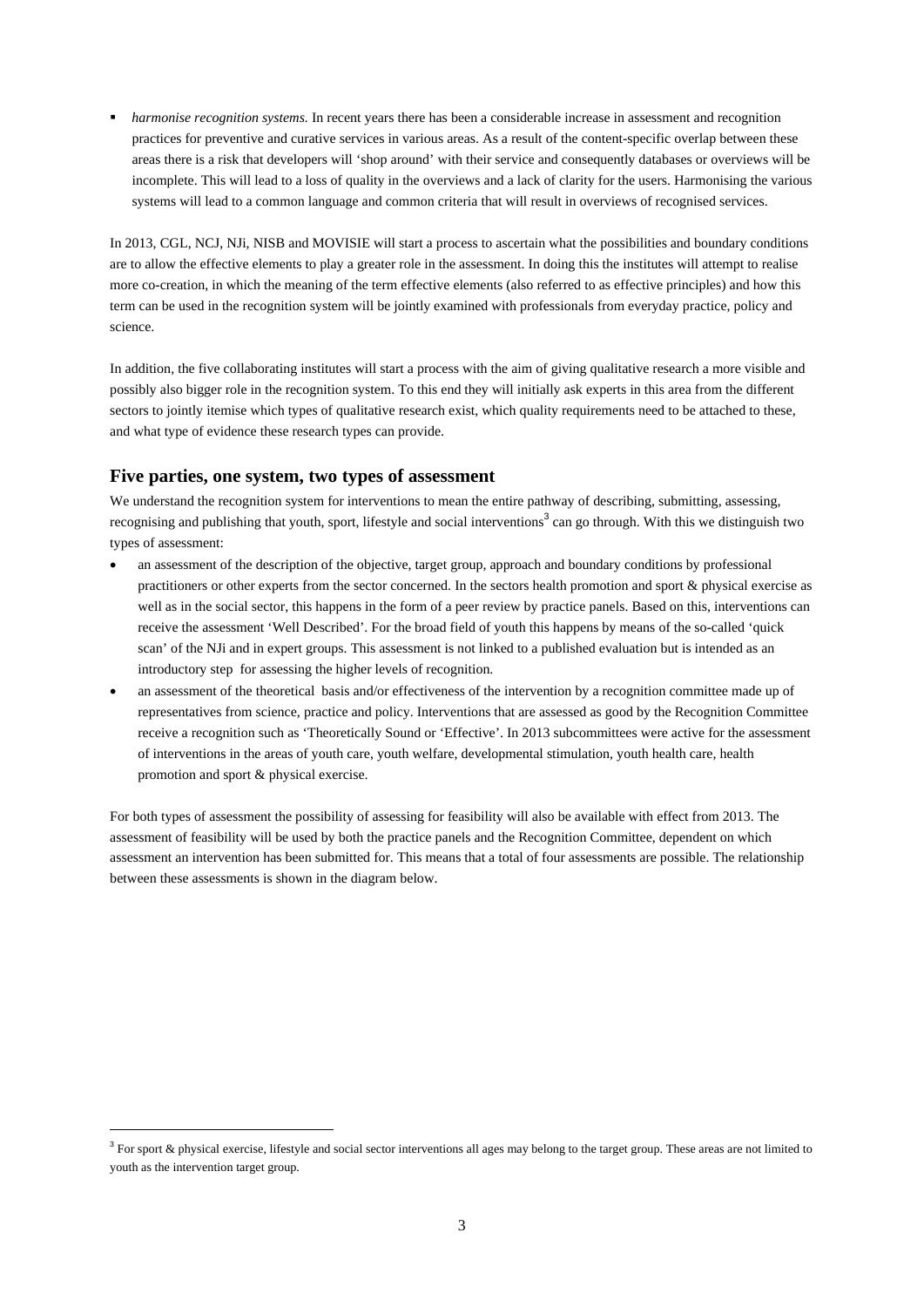| <b>Well Described</b>                | Assessment of basic criteria by<br>practice panels<br>(objectives, target group,<br>approach and boundary<br>conditions) | <b>Highly</b><br>feasible                                                                 |
|--------------------------------------|--------------------------------------------------------------------------------------------------------------------------|-------------------------------------------------------------------------------------------|
| <b>Theoretically</b><br><b>Sound</b> | <b>Assessment of theoretical</b><br>basis by recognition<br>committee                                                    | <b>Assessment based on</b><br>feasibility aspects<br>described and<br>possible additional |
| <b>Effective</b>                     | <b>Assessment of effects by</b><br>recognition committee<br>based on level of<br>evidence                                | research                                                                                  |

In the annexes to this strategy memorandum, you can read more about the background, design and working methods of the various assessments. The annex about the recognition committee also states the current composition of the five subcommittees.

The criteria presented in the annexes have not yet been fully operationalised. There are two reasons for this. First of all the committees that assess the interventions must have the opportunity, based on their expertise, to weigh up the aspects that need to be included in an assessment in relation to the type of intervention under consideration. It is not possible to draw up detailed criteria or such a weighting without making the system unnecessarily complicated. There are also differences between the working areas involved that make it necessary to give a certain amount of freedom concerning how the criteria are specified.

The five collaborating partners have agreed to give the different sectors they represent this space and to respect each others' decisions in this regard. At the end of 2013 the criteria will be made more tangible – where this is necessary and useful – based on the experiences acquired.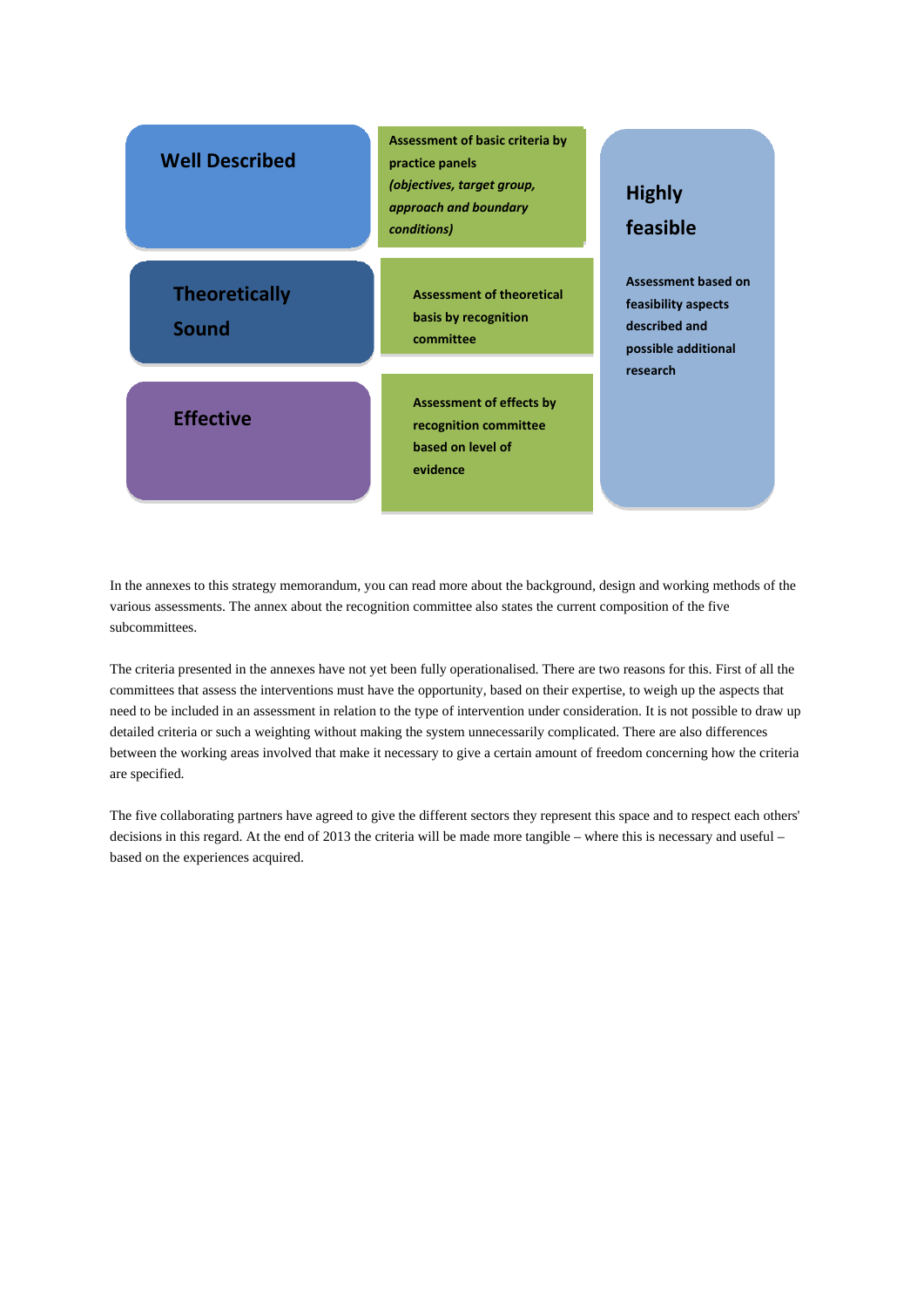# **MOVISIE**

**Netherlands Centre Youth Health (NCJ) Netherlands Institute for Sport and Physical Activity (NISB) Netherlands Youth Institute (NJi) RIVM Centre for Healthy Living (CGL)** 

**February 2013** 

#### **©2013 MOVISIE / NCJ / NISB / NJi / RIVM**

 If the source is clearly stated then everything in this publication may be reproduced and/or published via social media, printing, photocopying or in any other manner.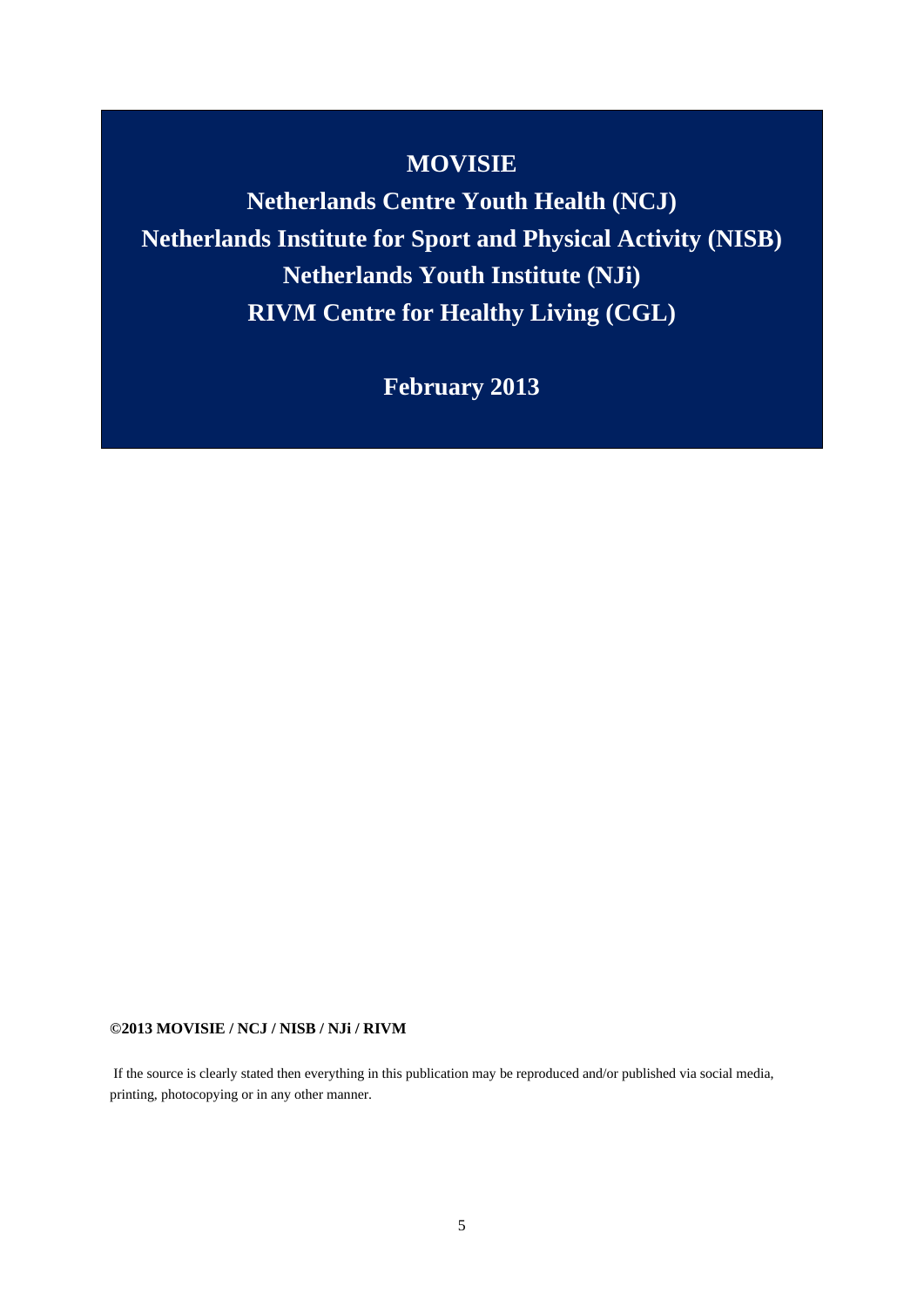# **Annex A Well Described: assessment by practice panels**

# **1. Background**

Thinking about the objectives and approach is a first important step in the quality development of interventions. Practice has shown that in the various working areas there are many interventions that, in principle, qualify for a positive assessment on the basis of this first step. For the sectors health promotion and sport & physical activity as well as the social sector it has also been decided to publish an assessment of interventions that are described well in terms of these basic aspects but as yet lack or have only a very limited theoretical support. This is the assessment Well Described. The realisation of this part of the recognition system is being developed and supported by CGL, NISB and MOVISIE.

An important step in separating the wheat from the chaff is that a process evaluation is required for this assessment. In other words an assessment of what happens in practice must already have taken place. There must be insights into the scope, appraisal from users and implementers, and the success and failure factors. Based on the description, the manual and the process evaluation, professionals from everyday practice and knowledge institutes assess the interventions for this level. For this basic assessment a deliberate choice was made to include the evaluation of professionals from everyday practice, as they are in an ideal position to assess whether it is also an intervention with a high chance of being implemented.

# **2. Objective**

The assessment of interventions as Well Described has been set up with the objective of:

- making an initial separation of the wheat from the chaff for a large provision of interventions in the area of sport & physical activity and health promotion as well as in the social sector;
- making the often implicit practice knowledge explicit;
- providing a step up to further quality development (as part of a broader quality system that will be jointly realised with the field).

For the youth care and healthcare sector, supported by NJi, other methods are being used to achieve the same objectives, for example by describing pedagogic approaches for the *Databank Methodieken Pedagogische Kwaliteit* [Methodologies for Pedagogic Quality Databank], making a quick scan available for the quality of provision in youth care and providing in-company training for the description and substantiation of the entire provision offered by institutions.

### **3. Procedure and method of assessment**

The Well Described assessment is realised by a panel made up of just practice reviewers and staff from institutes and is a form of peer review. Each institute has its own panel of professionals in the areas concerned.

There are three independent reviewers for each intervention, two from everyday practice and one from a knowledge institute, who assess the intervention, in writing, for various aspects based on fixed criteria. The evaluation of the three assessors does not have to be unanimous; the overall final assessment is realised on the basis of the majority of the assessments.

The assessments are tallied by the organising knowledge institute and, in principle, no consultation between the assessors takes place. A positive or negative overall final assessment is based on two or three positive or negative assessments. If the assessors reach different conclusions for the final assessment then they are shown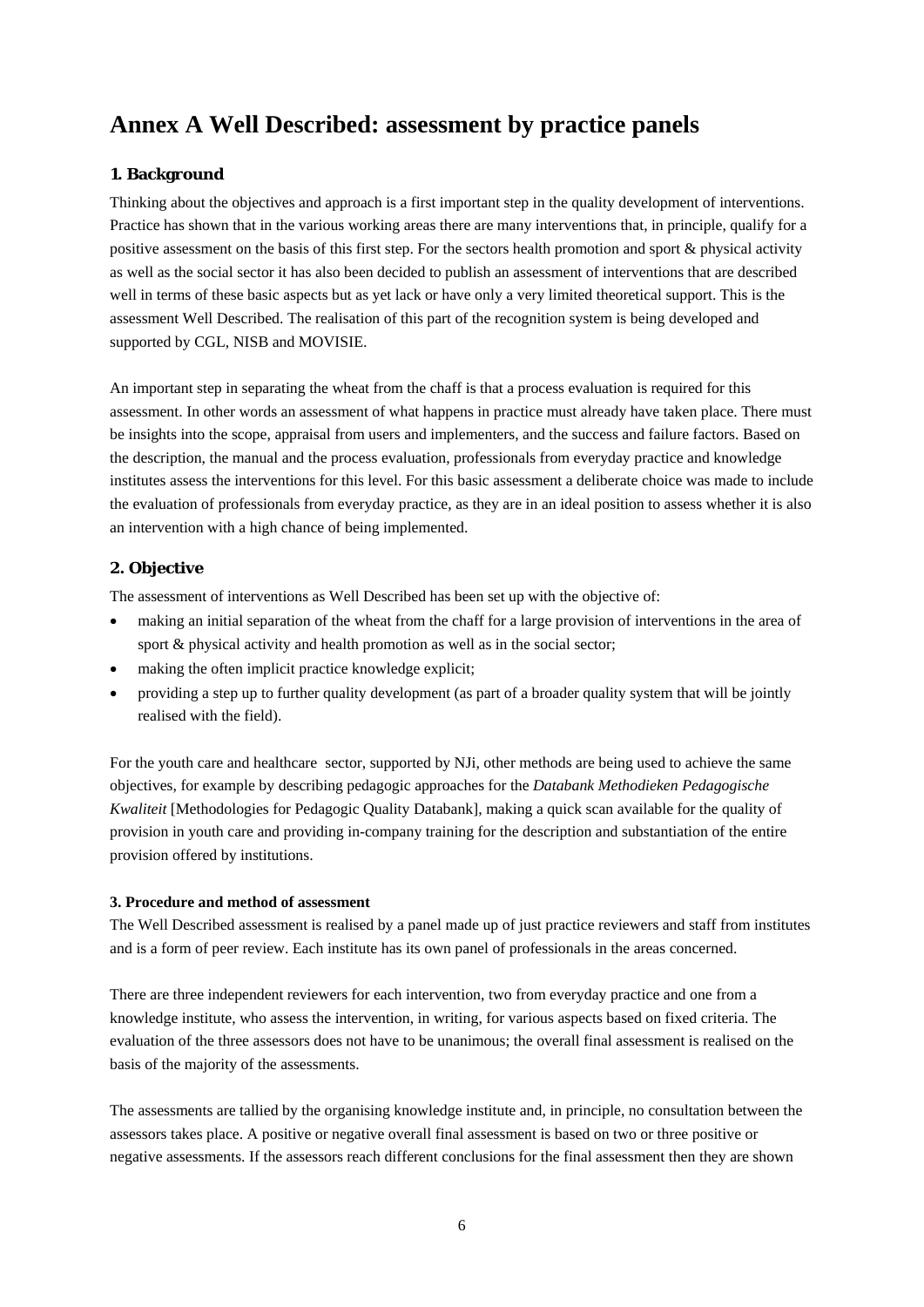each other's assessments so that they can adjust their own assessment based on their own insights. The assessment can be adjusted in a positive or negative direction.

The assessors selected are informed about the assessment procedure during an instruction meeting. In a group context they have practiced the sections of the assessment form using case studies. Each year there is a review meeting in which difficulties in the assessment of interventions are discussed and the assessors can make joint agreements about the assessment process. The organising knowledge institute solely has an organisational role and not an assessing one.

### **4 Current state of affairs and future steps**

The aim is that the different knowledge institutes will use the same criteria and procedures so that an unequivocal interpretation exists about the status of Well Described. However, a number of points still need to be elaborated on in this respect.

#### *Criteria*

The criteria for Well Described have been established and agreement has been reached between the knowledge institutions. The explanation of the criteria has not yet been fully elaborated. For many aspects the worksheet and manual of the Recognition Committee can be used. In addition a further explanation is needed for some sections such as the process evaluation. This explanation will follow in 2013.

#### *Procedure*

MOVISIE will start on the Well Described system in 2013. The exact elaboration will, in principle, follow the working method described above. The details of this still need to be elaborated.

### *Period of validity*

At CGL Well Described has a temporary status. This will lapse after three years and then the intervention will either have been proposed and accepted within the recognition system or it will have failed to gain the qualification Well Described. The idea behind this is that developers and owners of interventions will then make the necessary effort to improve the substantiation of the intervention and in so doing will receive recognition from the recognition committee as Well Substantiated (or possibly Effective). How NISB and MOVISIE will deal with this will be established in 2013.

#### **5. Criteria Well Described**

For this assessment an intervention should be clearly described with respect to the objectives, the target group, the approach, boundary conditions, transferability, experience with the implementation and the available materials. A second important requirement is insight into the feasibility aspects such as the availability of a manual, costs, time required, etc. These aspects are further detailed in the Conditions for implementation (Annex C).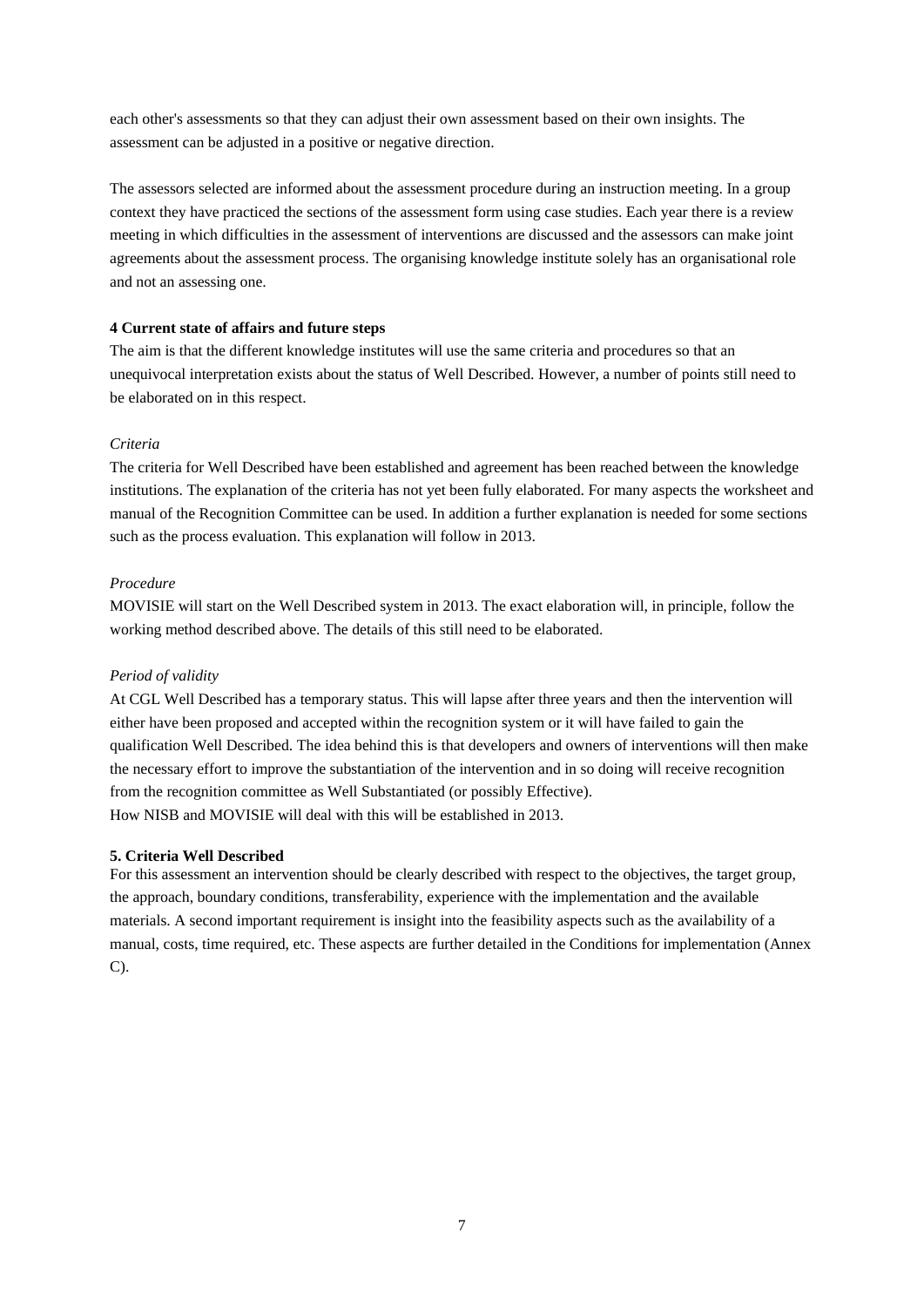# *Elaboration criteria Well Described*

# *1. Description*

# **Background**

Nature, size, spread and possible consequences of the problem or theme are clearly described.

### **Target group**

- The target group for the intervention is clearly described on the basis of relevant characteristics; possible inclusion and exclusion criteria are stated.
- If the target group is involved in the development of the intervention then how this happens is described.

# **Objectives**

 The objectives have been formulated as tangibly as possible and if relevant are distinguished in main objective and sub-objectives.

# **Approach**

- Design: the sequence, frequency, intensity, duration, timing of activities, recruitment method and location of the intervention are described.
- Content: the method of the intervention is described as completely as possible in concrete activities.
- A description is given of the parties involved in the implementation and how these parties collaborate.

### *2. Accountability: impetus for substantiation*

• The relationship between background, objectives, target groups and approach is clearly described.

### *3. Implementation*

### **Costs**

• The necessary costs of and/or hours needed for the intervention are stated.

### **Expertise**

• The specific skills and vocational training of the professionals who will implement the intervention are described.

### **Support needed from people**

 Which people are needed to support the intervention is stated and how this support can be created is described.

# **Manual**

- A manual is available.
- The manual contains a description of the objectives, target group and materials as well as the content of the various activities.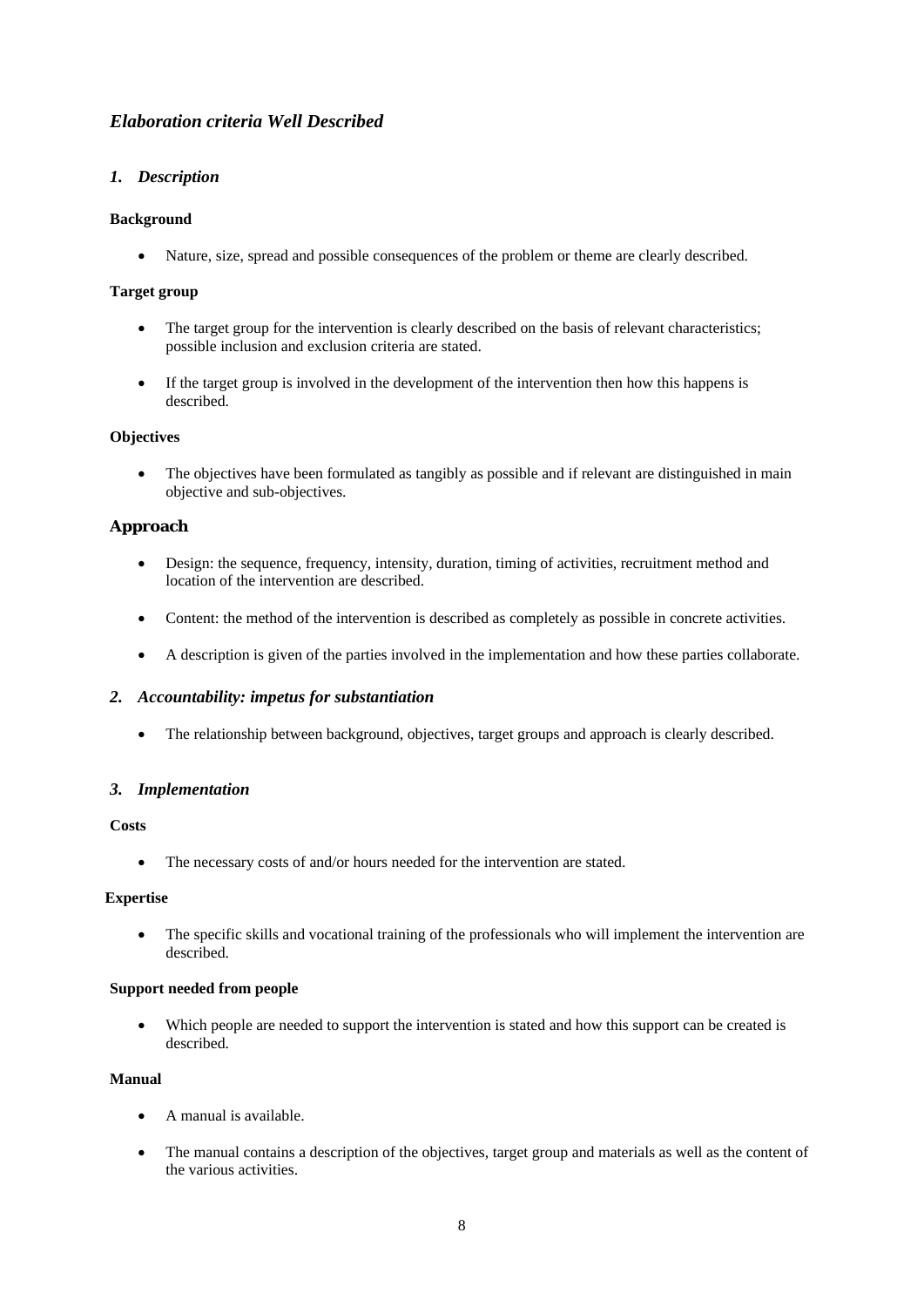# **Support for realising the intervention**

If support is offered for implementing and realising the intervention then this is described.

# **Quality control**

How the quality of the intervention realised must be monitored is described.

# *4. Research into the realisation*

- The scope of the intervention is stated.
- The opinions and experiences of professionals who have implemented the intervention are stated.
- The opinions and experiences of the final target group are stated.
- The success and failure factors of the intervention are stated.
- Optional: describe an example of implementing the intervention.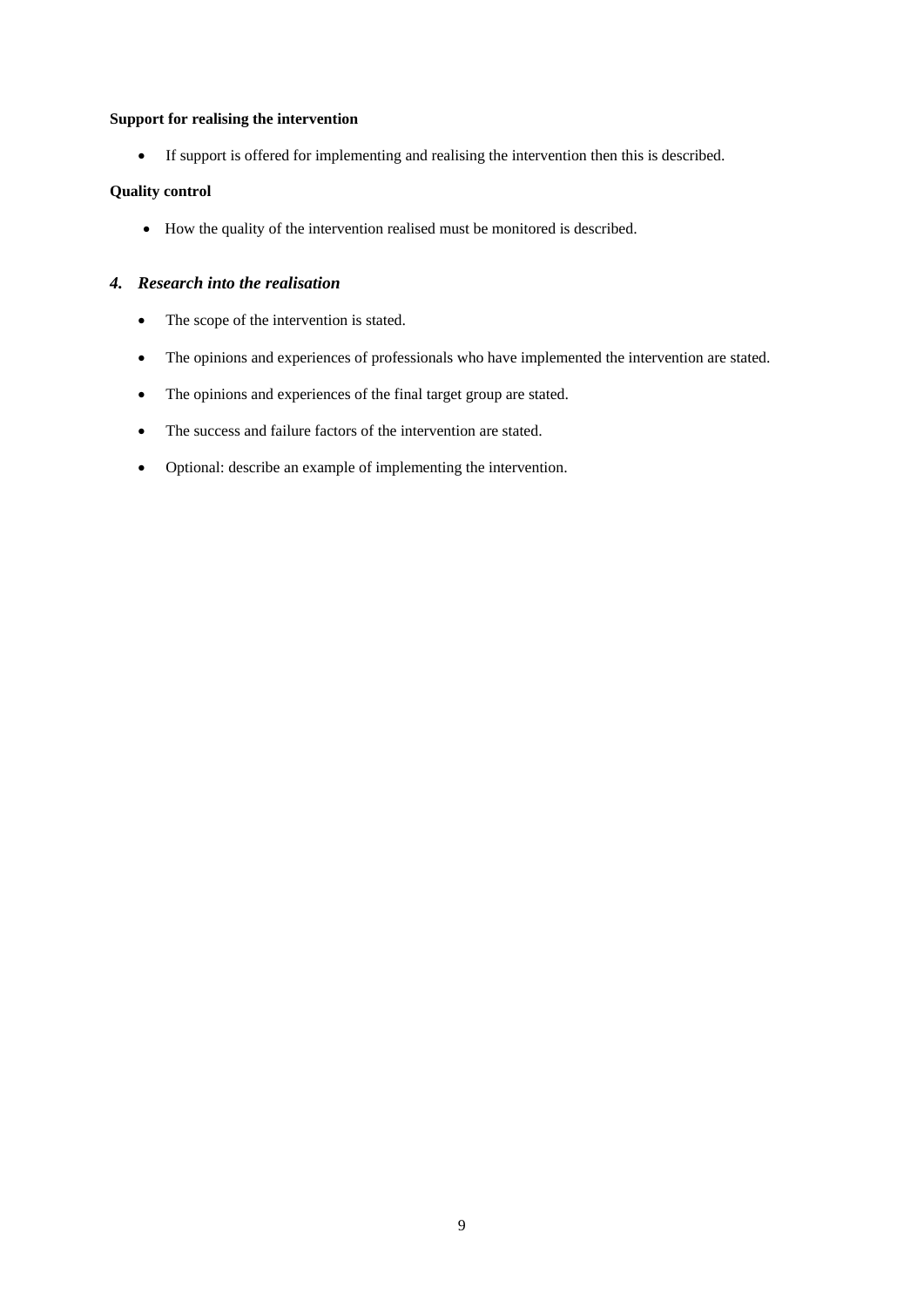# **Annex B Theoretically Sound and Effective: assessment by the Recognition Committee for Interventions**

# **1. Design**

After a thorough substantive preparation, the Recognition Committee for Interventions started its work in June 2007, as the then Recognition Committee for Youth Interventions. Now in 2013 this Recognition Committee is made up of five subcommittees, each of which has expertise in a specific working area:

- 1. Youth care, psychosocial development and pedagogic prevention;
- 2. Youth healthcare, prevention and health promotion (for youth);
- 3. Educational developmental Stimulation, education-related provision and youth welfare work;
- 4. Health promotion and prevention for adults and the elderly;
- 5. Sport and physical activity for all ages.

Each subcommittee is made up of experts from science, policy and everyday practice. An up-to-date overview of the chairs and members can be found in Annex F. The Recognition Committee can eventually be expanded with other subcommittees with a specific expertise.

The activities of Subcommittees 1 and 3 are coordinated and supported by the Netherlands Youth Institute (NJi). RIVM Centre for Healthy Living (CGL) and the Netherlands Centre for Youth Health (NCJ) coordinate Subcommittee 2. Subcommittees 4 and 5 are coordinated and supported by RIVM and the Netherlands Institute for Sport and Physical Activity respectively.

All of the interventions for young people and their care providers recognised by the Recognition Committee are published via the website of the *Databank Effectieve Jeugdinterventies* [Databank Effective Youth Interventions] of the NJi (www.nji.nl/jeugdinterventies). All recognised interventions in the area of lifestyle are found in the intervention database of the CGL. Together with the NISB, CGL is working on an improvement process in 2013 as a result of which the revised database will also contain all sport and physical activity interventions. Using this database all lifestyle interventions will be published on www.loketgezondleven.nl of RIVM and all sport and physical activity interventions on www.effectiefactief.nl of NISB. All recognitions that are relevant for youth healthcare will also be included on the website of the NCJ at www.ncj.nl.

Behaviour interventions for youth and adult delinquents are assessed by a separate recognition committee of the Ministry of Security and Justice<sup>4</sup>. The two recognition committees regularly consult each other. Recognised interventions for young people from the justice committee can also be found in the *Databank Effectieve Jeugdinterventies* [Databank Effective Youth Interventions] of the NJi and, insofar as these concern lifestyle interventions, in the database of the CGL as well.

# **2. Objective**

-

The aim of the recognition committee ties in with the general objective of the Recognition System for Interventions: providing a contribution to the further quality improvement of interventions in the working areas concerned. Its primary task in that respect is to establish the quality and effectiveness of the interventions submitted to it.

<sup>4&</sup>lt;br>See www.rijksoverheid.nl/onderwerpen>openbare orde en veiligheid > recidive en veelplegers> Erkenningscommissie Gedragsinterventies Justitie. [link to Recognition Committee Behavioural Interventions for the Dutch Justice System (in Dutch only)]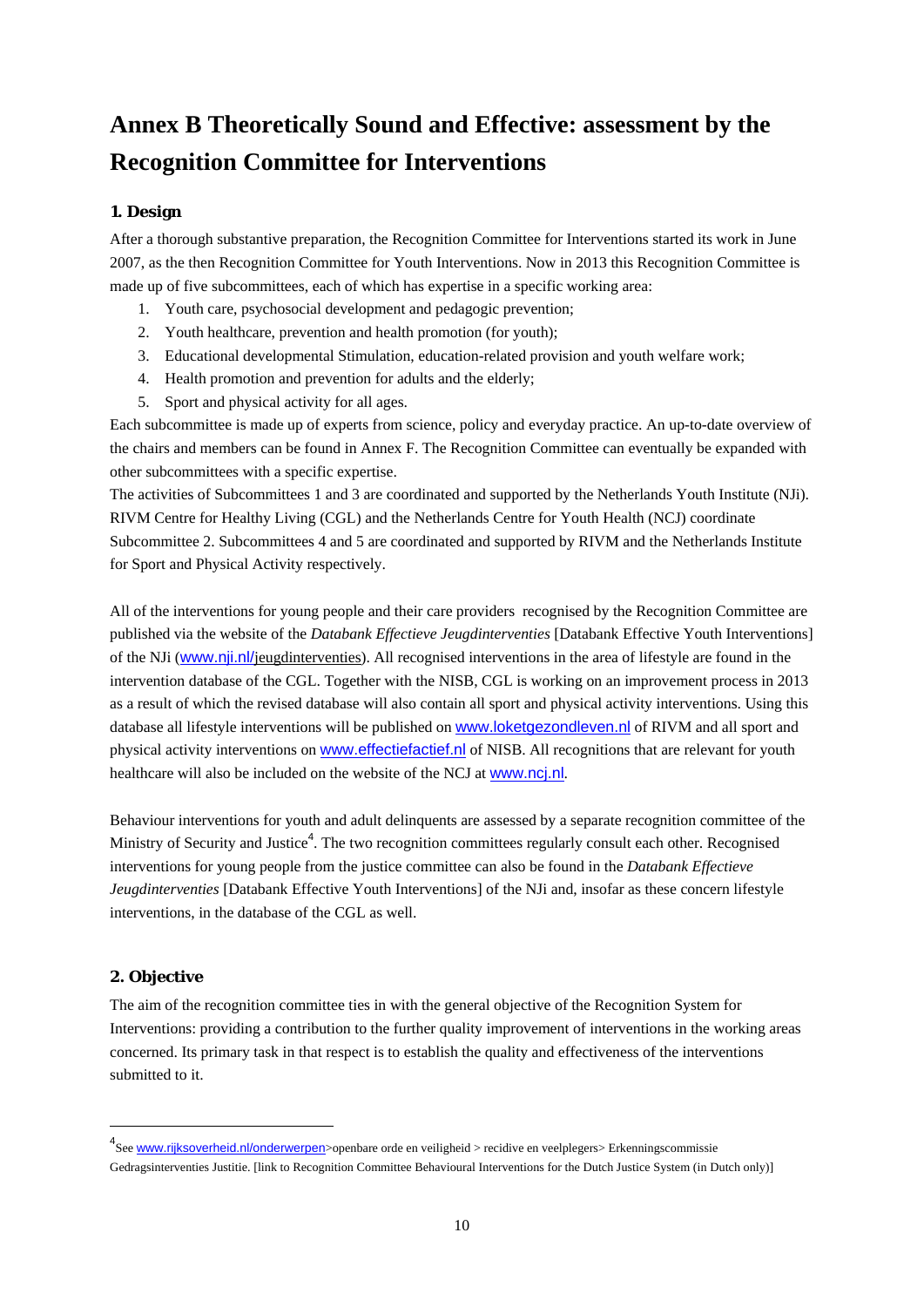The Recognition Committee for Interventions does not issue any binding recommendations with respect to the implementation of interventions and the supporting institutions do not attach any consequences to the recognitions issued. Other parties, such as municipalities, implementing organisations, professional associations, sector organisations, financiers of care or financiers of research are responsible for putting the recognition issued to good use. For example, professional associations can include the use of recognised interventions in practice guidelines and financiers can make efforts to preferably contract care providers that make use of recognised interventions.

#### **3. Developments**

#### *Evaluation 2011*

In 2011, the supporting institutes at that time (RIVM CGL, NJi and NCJ) carried out an evaluation into the process of describing, assessing and recognising interventions, as realised in the period since 2007<sup>5</sup>. This evaluation revealed that the recognition system is making good progress: it provides insight into the quality and effectiveness of interventions and encourages quality development. However, points for improvement were also stated such as: more accessible levels for effectiveness, making worksheets and criteria suitable for complex programmes as well, and devoting more attention to the applicability of the interventions.

#### *Better boost towards effectiveness*

In all of the sectors involved a need was found for a better boost to allow theoretically sound interventions to develop towards a recognition such as Effective. Within youth care, a lot is already being done to collect monitoring data about individual institutions. Such data is, amongst other things, necessary for the performance indicators applicable to the sector. As within the individual institutions these data are often used for evaluation purposes, it has been proposed that such data can also be given a place within the recognition system. In this way the collection, organisation and analysis of monitoring data could eventually also be rewarded with the recognition effective according to first indications.

#### *Broad approaches and programmes*

Within the working areas concerned different types of intervention are being developed and implemented. In health promotion and the social sector there is an important role for wider community approaches, in which several types of provision (for example education, policy and environmental measures) are combined. In youth care, care programmes are increasingly being offered, in addition to single therapies and group interventions, which have a flexible provision of several modules aimed at different sub-target groups. This range of interventions also requires an expansion of the requirements set for research into the effects of interventions. Different types of intervention have different types of effective elements and different objectives and so different types of outcome measure as well. Some designs are not or scarcely feasible for certain types of intervention. The best available design then needs to be applied. <sup>6</sup> The Recognition Committee and supporting knowledge institutes try to make the possibilities, and with this the boost for further growth, as broad as possible without of course compromising the generally applicable requirements for levels of evidence.

#### *Consideration for flexibility in the implementation*

-

<sup>&</sup>lt;sup>5</sup>Lanting, L., Zwikker, M. Kuiper, J., Adriaensens, L., Kok, M. and Dale, D. van. (2012). Evaluatie van het erkenningstraject voor interventies [Evaluation of the Recognition System for Interventions]. RIVM briefrapport 255001004/2012, Bilthoven. <sup>6</sup>  $<sup>6</sup>$ Craig, P. Dieppe, P. Macintyre, S. Michie, S. Nazareth, I., Petticrew, M. (2010). Developing and evaluating complex interventions. An</sup> introduction to the new Medical Research Council. In: Killoran, A. and Kelly, M. Evidence Based Public Health; effectiveness and efficiency. Oxford University Press, Oxford.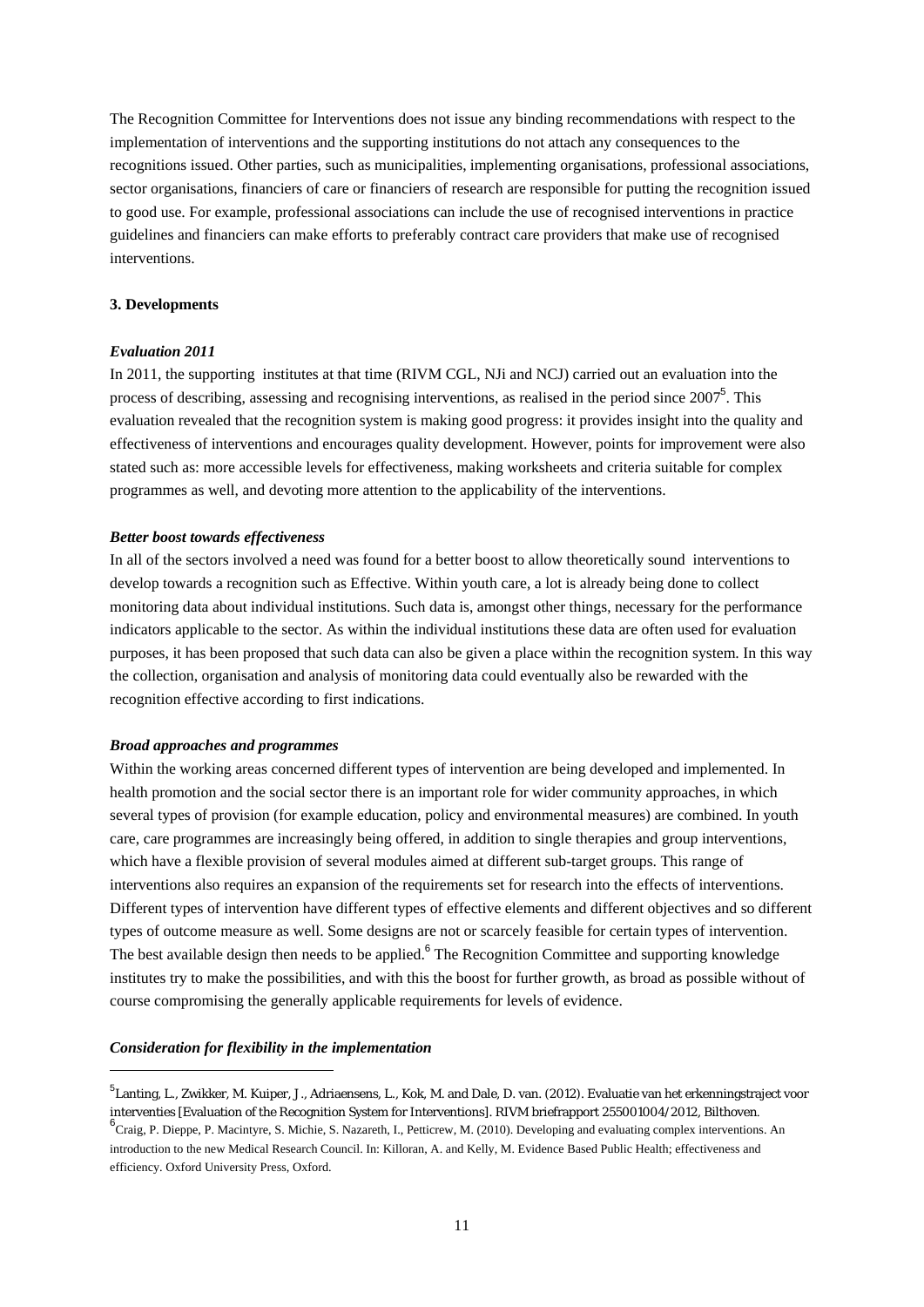In the implementation phase many interventions are strongly dependent on the organisational context in which they are implemented. Often the implementation as recognised by the Recognition Committee cannot be adopted exactly. To ensure that the quality and effectiveness are nevertheless maintained, information is required about the boundary conditions for implementation, the effective principles, and the flexible elements of an intervention or programme.<sup>7</sup>

#### *Space for qualitative research*

In the evaluation of interventions there is increasingly more place for qualitative evaluation research in addition to quantitative research. Such research can provide very relevant information for the theoretical basis (the potential effectiveness) but also provide insights into the clarifying mechanisms (how does that work?). Just as in quantitative research, qualitative research can therefore provide important information about effective elements and the degree of flexibility of an intervention as well as the boundary conditions necessary for implementation. For many interventions a correct combination of these two types of research provides the most useful information. This development towards the use of so-called *mixed methods* has been taking place for some time in the evaluation research into interventions at both a national and international level. $8910$ 

A role for qualitative research is referred to at various places in this strategy memorandum, for example in the criteria for the implementation aspects of an intervention. However, the goal is to give qualitative research a place in the entire process. At present it is still not completely clear what types of study design are needed, how the quality of qualitative research can be assessed, and whether this type of research can also say something about causality. In 2013, this aspect will be further elaborated for the recognition system, based on literature research and consultation with experts in collaboration with the Recognition Committee and the various working areas.

#### **4. Criteria for theoretically sound and effectiveness**

#### Theoretically sound

1

A sound theoretical basis of the intervention is a very important step in its development: it at least provides a plausible case that the intervention *could* work. Furthermore, the theoretical basis is nearly always a condition for research into the effects. After all with a theory it can be specified which outcomes are predictable, which mediators and moderators play a role, and which concepts are relevant to measure. The theory also has a practical use: it prevents the intervention from becoming a 'black box' that must be implemented as such as well. Through the theoretical and/or empirical specification of the effective elements it is easier to make a plausible case as to why and how this intervention could or could not work for other target groups or situations. That facilitates the potential generalisation of the knowledge and the working method. In addition, the effective

<sup>7</sup> Kok MO, Vaandrager L, Bal R, Schuit J: Practitioner opinions on health promotion interventions that work: Opening the 'black box' of a linear evidence-based approach. Social science & medicine.; 2012; 74(5):715-23

<sup>8</sup> Craig, P. Dieppe, P. Macintyre, S. Michie, S. Nazareth, I., Petticrew, M. Developing and evaluating complex interventions. An introduction to the new Medical Research Council. In: Killoran, A. and Kelly, M. Evidence Based Public Health; effectiveness and efficiency. Oxford University Press, Oxford, 2010.

<sup>&</sup>lt;sup>9</sup>Kelly, M., Morgan, A., Ellis, S. Younger, T. Huntley, J., Swann, C. Evidence based public health: A review of the experience of the National Institute of Health and Clinical Excellence (NICE) of developing public health guidance in England. Social Science and Medicine: 2010; 71, 1056-1062

<sup>10</sup>Koelen, M, Vaandrager, L. and Colomér, C. Health promotion research: dilemmas and challenges J. Epidemiol. Community Health 2010;55;257-262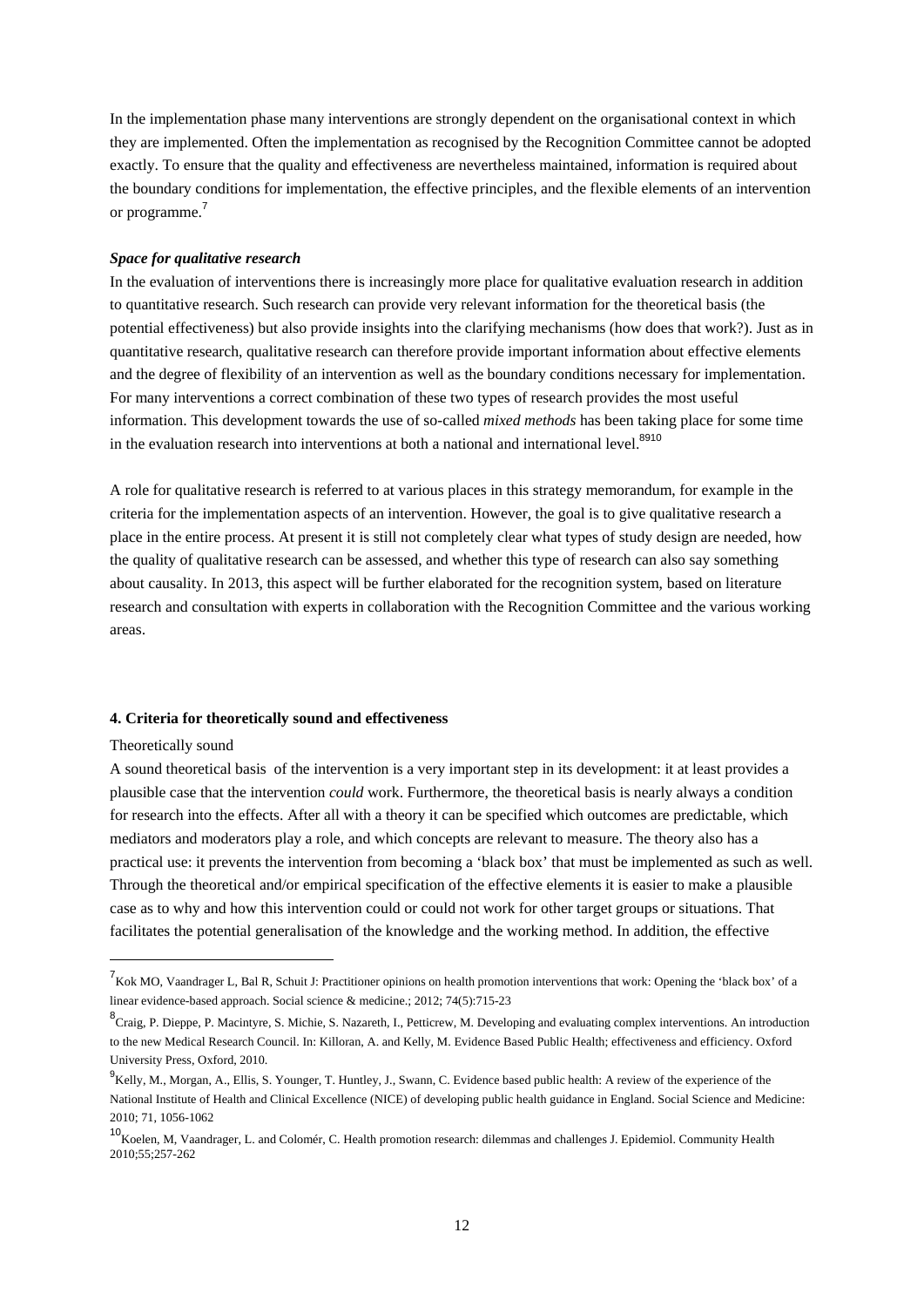principles or elements form the core of the intervention that may not be tampered with. An understanding of the effective principles makes it clear for the professional which aspects, mechanisms or working methods can or most certainly cannot be omitted. However, it is not always clear how effective principles are defined and within and between working areas there is still a certain amount of confusion about this.<sup>11</sup> In 2013, the knowledge institutes that support the Recognition System will further investigate the definition of the term effective principles (See Annex C).

Various forms of quantitative and qualitative research can provide insights into the possible effective principles or elements of an intervention. The substantiation is always based as much as possible on such research.

#### *Effective*

-

Using research to demonstrate that the intervention not only works in theory but is also effective in practice is usually the next step in the development towards effectiveness. With 'effective' we mean: the intervention makes a contribution, demonstrated by research to the solution of the problem formulated. To answer the question about effectiveness a combined approach is being worked on within the recognition system. On the one hand this system places an emphasis on research into the effects of interventions via controlled designs such as RCTs and quasi-experimental research and on the other hand provides space for other designs appropriate to the objective and target group of the intervention.

The activities in health promotion, sport and the social sector are often implemented at several levels, including larger groups in society. Alternative study designs such as community trials, cluster randomised trials, step wedge designs, et cetera are available for this. Internationally it is also recognised that something else is needed for public health. For example, NICE -the National Institute for Health and Clinical Excellence- in the UK is calling for space for other designs and also advises searching for evidence in the theory and logic modelling $12$ . Another emerging form is realistic evaluations<sup>13</sup>. The recognition system with the current criteria offers more space for alternative designs and in the assessment the committee will take into consideration the most feasible study design for the type of intervention in question. In 2013 the supporting institutes will elaborate in more concrete terms which designs that can be per type of intervention. In the recognition system, effectiveness is assessed in levels ranging from an intervention recognised as effective on the basis of limited evidence to an intervention recognised as effective on the basis of strong evidence. A brief summary of the three levels of effectiveness is now given.

#### *1. First indications for effectiveness*

The studies that have been realised for this level give the initial indications for an effect of the intervention (indicative level of evidence). This could, for example, be well-realised observational research such as case studies and cohort studies. Research based on monitoring data also belongs to this category. In that case it concerns interventions for which baseline and follow-up measurements have shown that during the implementation of the intervention behaviour, skills, cognitions, feelings et cetera have been sufficiently changed in accordance with the objective of the intervention. These baseline and follow-up measurements must

<sup>11</sup>Wartna, J. Vaandrager, L. Wagemakers, A. Koelen, M. Er is geen enkele werkzaam principe dat altijd werkt. Een eerste verkenning naar het begrip werkzame principes. [There is not a single effective principle that always works. A initial exploration of the term effective principles]. Health and Society Research Group, Wageningen University, 2012.

<sup>12</sup>Kelly, M., Morgan, A., Ellis, S. Younger, T. Huntley, J., Swann, C. Evidence based public health: A review of the experience of the National Institute of Health and Clinical Excellence (NICE) of developing public health guidance in England. Social Science and Medicine: 2010; 71, 1056-1062.

<sup>13</sup>Pawson R., Tilly, N. Realistic Evaluation. Sage Publications Ltd. London, 1997.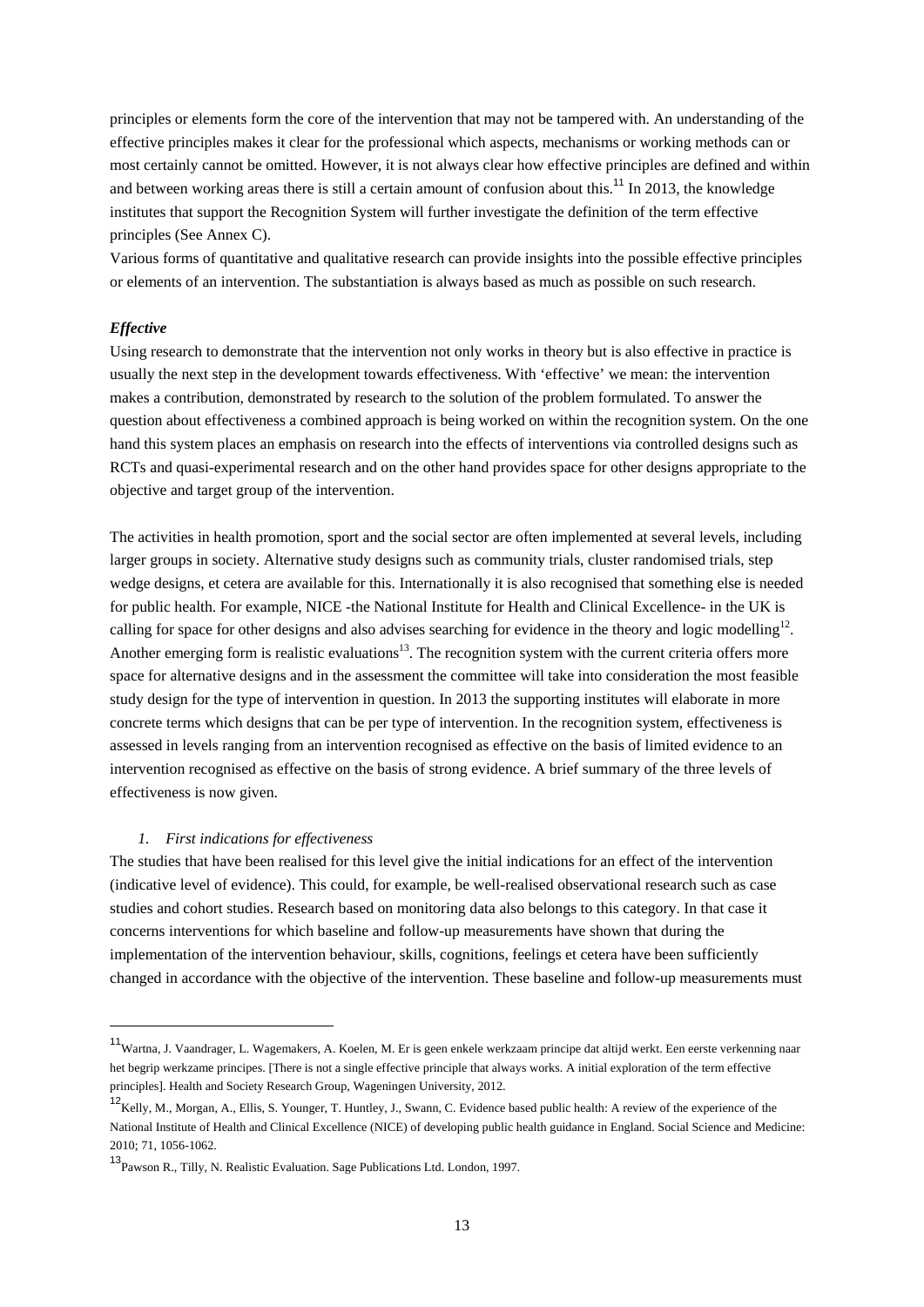have been carried out at different locations and an adequate response must have been obtained using instruments that operationalise the objective of the intervention well.

### *2. Good indications for effectiveness*

In this case, the initial research indicates that during the implementation of the intervention the objective has been sufficiently achieved (behaviour, skills, cognitions, feelings et cetera change sufficiently in accordance with the objective of the intervention), whereas that objective is not or is significantly less achieved if there is no intervention or if the intervention is compared with the usual situation or approach. This therefore concerns, for example, quasi-experimental designs, not necessarily carried out in practice or with a follow-up, but also observational studies that have been realised very well or time series studies.

# *3. Strong indications for effectiveness*

At this level there is enough research of sufficient quality to assume that the intervention works better in the target group than the usual situation or approach and that this can be ascribed to the intervention (strong level of evidence). In this case we are referring to controlled research such as RCTs and quasi-experimental studies, but also several N=1 studies and time series, for example.

At the end of this strategy memorandum, a table is given with a classification of research according to level of evidence. This table provides starting points for the Recognition Committee in assessing research into the effects of interventions for an intervention, but it is not a guideline. The committee's assessment is always in part determined by its expertise. This means that when they review the research, the committee can also give argued reasons for deviating from the classification of levels of evidence for study designs. The committee might do this if it thinks that the studies have not been carried out carefully enough, or if a study with a weak level of evidence has been carried out very well and this underpins or undermines the results of a stronger design. The crucial factor is therefore the persuasive power of how the studies were realised. Should the committee deviate from the classification given then it will of course provide clear arguments as to why it did this.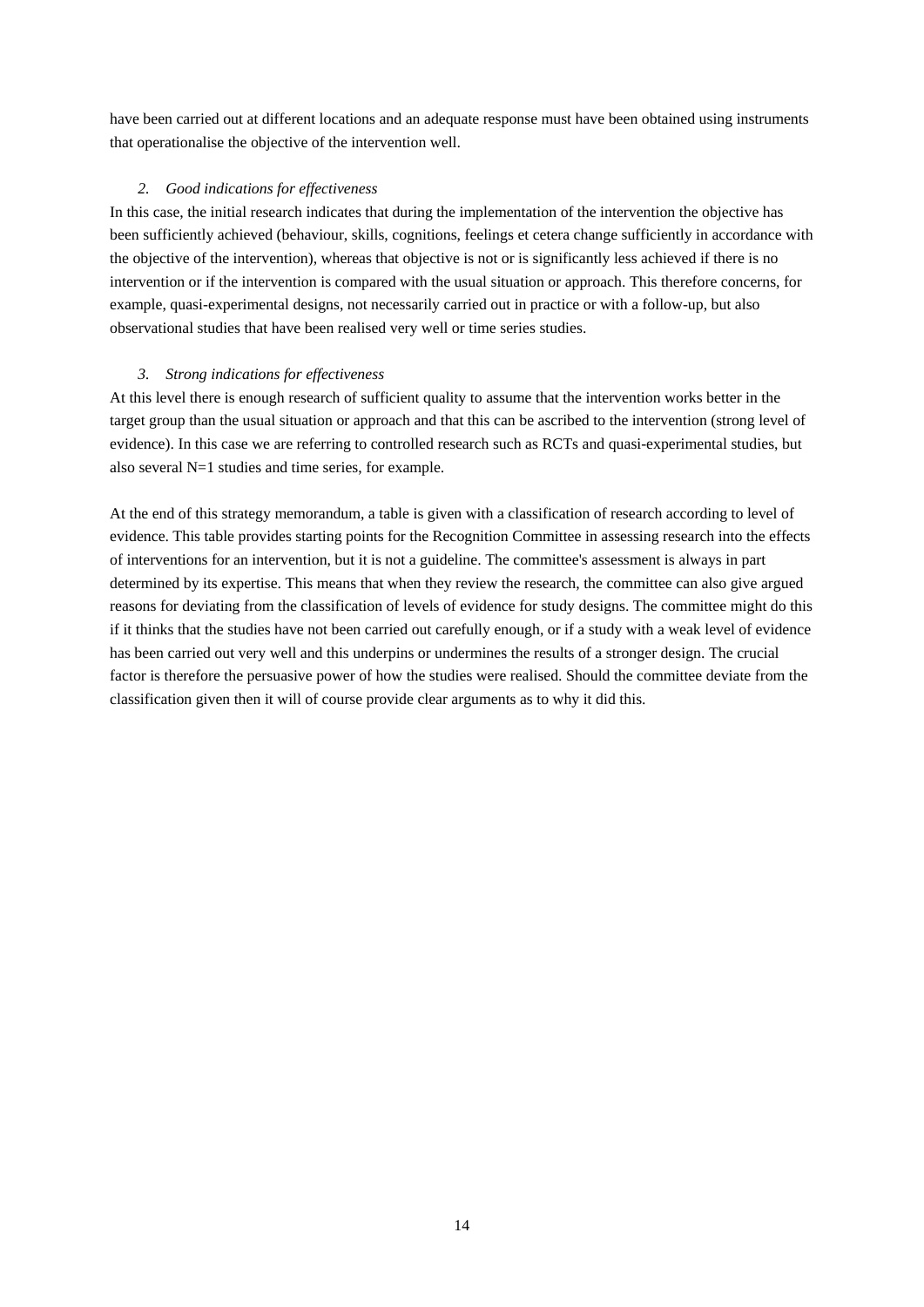# *Elaboration criteria Theoretically Sound and Effective*

# **Theoretically Sound**

# *Criteria for the description (these largely apply to Well Described as well)*

- The target group for the intervention is clearly described on the basis of relevant characteristics; possible exclusion criteria or contraindications are stated.
- If the target group is involved in the development of the intervention then it is detailed how this is done.
- The objectives are formulated SMART (if relevant per sub-target group) and if relevant differentiated in main objectives and sub-objectives.
- The design is described, in other words the sequence, frequency, intensity, duration, timing of activities, recruitment method and location where it will be implemented.
- The content, in other words the procedure for the intervention, is described as completely as possible in concrete activities.
- The materials needed and their availability are clearly described.

# *Criteria for the theoretical underpinning*

- The problem, risk or theme is completely and clearly described with data about, for example, the nature, severity, size, spread, perception of those involved, costs and other possible consequences.
- An analysis has been made of how the problem has arisen in which the possible causal, risk, maintenance, mitigating or protective factors are described.
- The factors that will be tackled with the intervention are stated and linked to the objectives and subobjectives of the intervention (justifying objectives).
- The effective elements (or techniques or principles) in the approach are stated and justified, in the framework of a change model or an intervention theory, or based on the results of research carried out previously.
- Target groups, objectives and working method fit together: a justification is given of how the approach chosen will be able to effectively achieve the objectives for this target group.
- Where relevant, sources are stated with respect to the theoretical underpinning.

# **Effectiveness**

# *General criteria for effectiveness*

The following applies to all levels of effectiveness:

- The outcomes found are the most relevant given the objective and the target group for the intervention.
- The changes relate to the objective and the target group of the intervention:
	- The studies reveal that the intended target group has been effectively achieved.
	- The instruments used provide a reliable and valid operationalisation to measure the realisation of the objectives of the intervention.
	- Satisfactory statistical techniques have been used (if applicable).
- The size of the effect is indicated in terms of Cohen's D or the data to calculate Cohen's D are specified.
- The size of the effects is reasonably convincing and matches the objective and the target group of the intervention.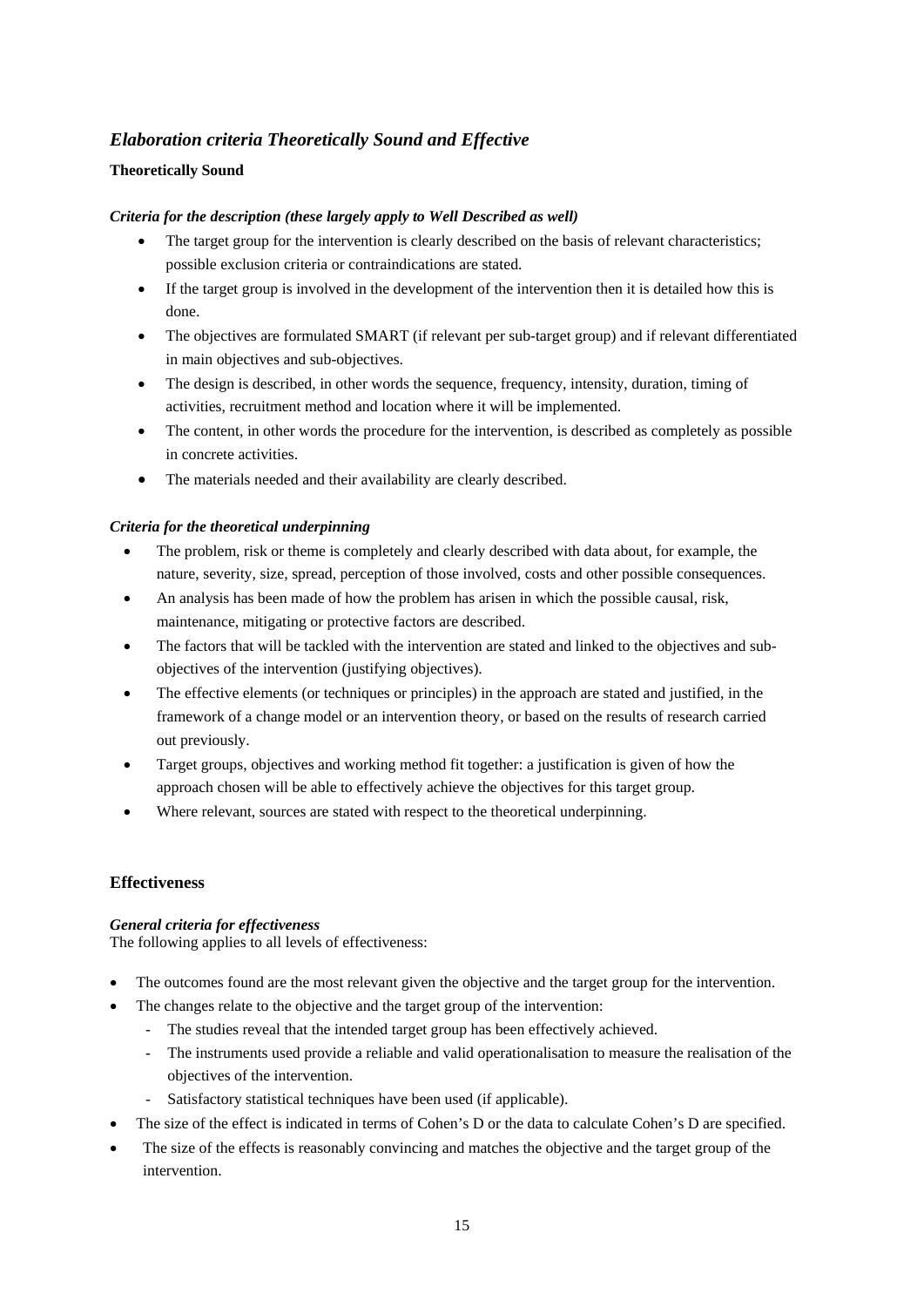- Possible negative effects have been stated.
- The research has been documented such that replication of the study is possible.
- The intervention has been implemented as intended. It has been demonstrated that the elements of the intervention have actually been applied.
- In the committee's opinion there are enough studies from which it is apparent that during the implementation of the intervention changes occurred in accordance with the intervention's objective.

# *Criteria per level of effectiveness*

For the assessment of the level of evidence for individual studies a table has been included at the end of this memorandum. This table provides starting points for the Recognition Committee but the assessment of the quality of the research is also determined by the quality of how it was realised, as evident from the documentation supplied. The committee bases its opinion about how well the research was realised on its own expertise.

### *1. Initial indications for effectiveness*

- See the general criteria for effectiveness.
- The design of the empirical research provides for at least a weak causal level of evidence. There is a baseline measurement (prior to/ at the start of the intervention) and a follow-up measurement (at the end of the intervention), without a control condition.
- Regarding the number of studies, two Dutch studies into the intervention in question is sufficient.

# *2. Good indications for effectiveness*

- See the general criteria for effectiveness.
- The design of the empirical research provides for at least a moderate causal level of evidence. The research has a quasi-experimental/experimental or another design (for example, repeated case studies, a study into the correlation between the extent to which the intervention is applied and the extent to which the intended outcomes have occurred, or a cohort study). The studies have not necessarily been carried out in everyday practice or have not yet been followed up.
- The number of studies can vary considerably, dependent on the quality and nature of the study. Rules of thumb for the minimum are:
	- o There are at least two Dutch studies into the intervention in question with a moderate to fairly strong level of evidence or one Dutch study into the intervention in question in combination with at least one national or international study into this or a comparable intervention with at least a moderate level of evidence. In the latter case convincing arguments have been given that the objective, target group, approach and theoretical model of the comparable intervention are sufficiently applicable in the Dutch situation and/or to the intervention in question. The Recognition Committee will ultimately assess the comparability.
	- o For Dutch research into the intervention in question with a strong to very strong level of evidence one study is sufficient for the recognition at this level of effectiveness.
	- o For repeated case studies at least six cases must have been carried out by different treating practitioners in different conditions *or* at least ten cases must have been carried out in a single setting.

### *3. Strong indications for effectiveness*

- See the general criteria for effectiveness.
- The design of the empirical research provides for at least a strong causal level of evidence. The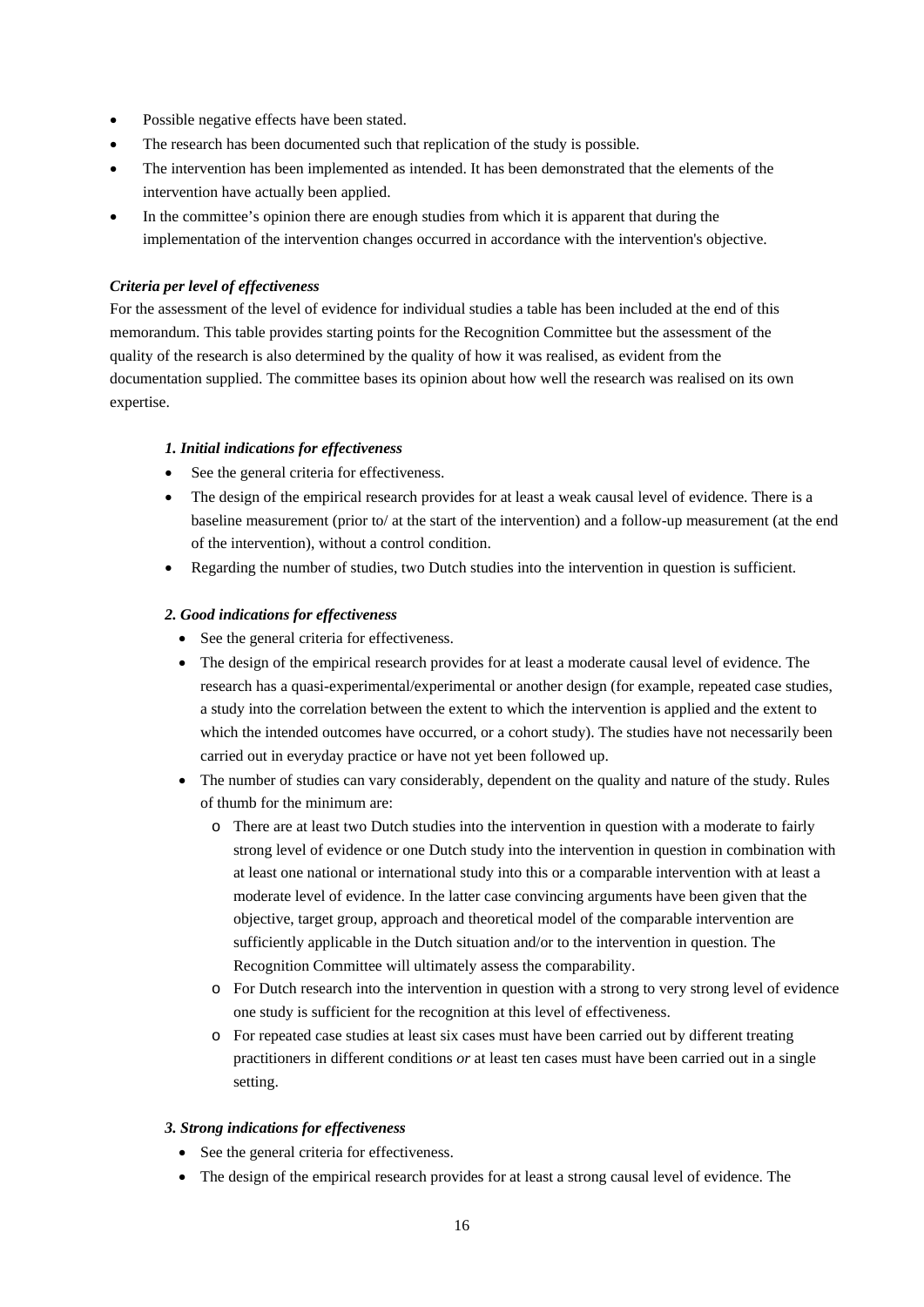research has a quasi-experimental/experimental or, if that is not possible, another design (for example, repeated case studies, a study into the correlation between the extent to which the intervention is applied and the extent to which the intended outcomes have occurred, or a cohort study) of high quality. The studies have been carried out in everyday practice and have a follow-up period of at least six months.

- The number of studies can vary considerably, dependent on the quality and nature of the study. Rules of thumb for the minimum are:
	- o There are at least two Dutch studies into the intervention in question with a strong or very strong level of evidence or one Dutch study into the intervention in question in combination with at least one national or international study into this or a comparable intervention with a strong or very strong level of evidence. In the latter case convincing arguments have been given that the objective, target group, approach and theoretical model of the comparable intervention are sufficiently applicable in the Dutch situation and/or to the intervention in question. The Recognition Committee will ultimately assess the comparability.
	- o In the case of repeated case studies there are at least ten cases carried out by different treating practitioners under different conditions.

### **5. Recognition subject to reservations**

Interventions that lack an adequate description or theoretical basis often only need a few minor gaps to be filled in, which is easily done by means of a few minor modifications. In such cases the committee can issue a '*Recognition subject to reservations*'. This means that, in effect, there is a recognition subject to the developer or owner providing the missing information or implementing the modifications requested. The developer of the intervention is given the opportunity to provide the information required within a period of six months or to add this to the description of the intervention.

#### **6. Period of validity of the recognition**

A recognition on the basis of practice panels has a validity or three years. The assessment of the recognition committee has a validity of five years. That is useful for two reasons.

- First of all the recognition system must reflect the current state of affairs. The effects of interventions can come into a completely different light due to developments in everyday practice. As a consequence previously issued recognitions can lose their value, for example because the level of the 'care as usual' has strongly improved over the course of time. An intervention can also gain power because, for example, research has revealed that a small effect previously considered 'negligible' nevertheless appears to have a large influence.
- Secondly the system must ensure an upward pressure. Previously issued recognitions are not a qualification for life. The further development of everyday practice requires a continuous investment in the maintenance of quality (for example keeping material up-to-date so that it continues to fit the target group) and preferably further development (has further research been done or have efforts in this direction been made).

After the period of validity of either three or five years has expired then, in principle, a new assessment will take place, the standard reassessment. For interventions with an assessment 'well described' it is expected that after a period of three year these interventions must have been developed enough to be assessed by the Recognition Committee. Three years gives the opportunity for professional competencies to be further developed so that the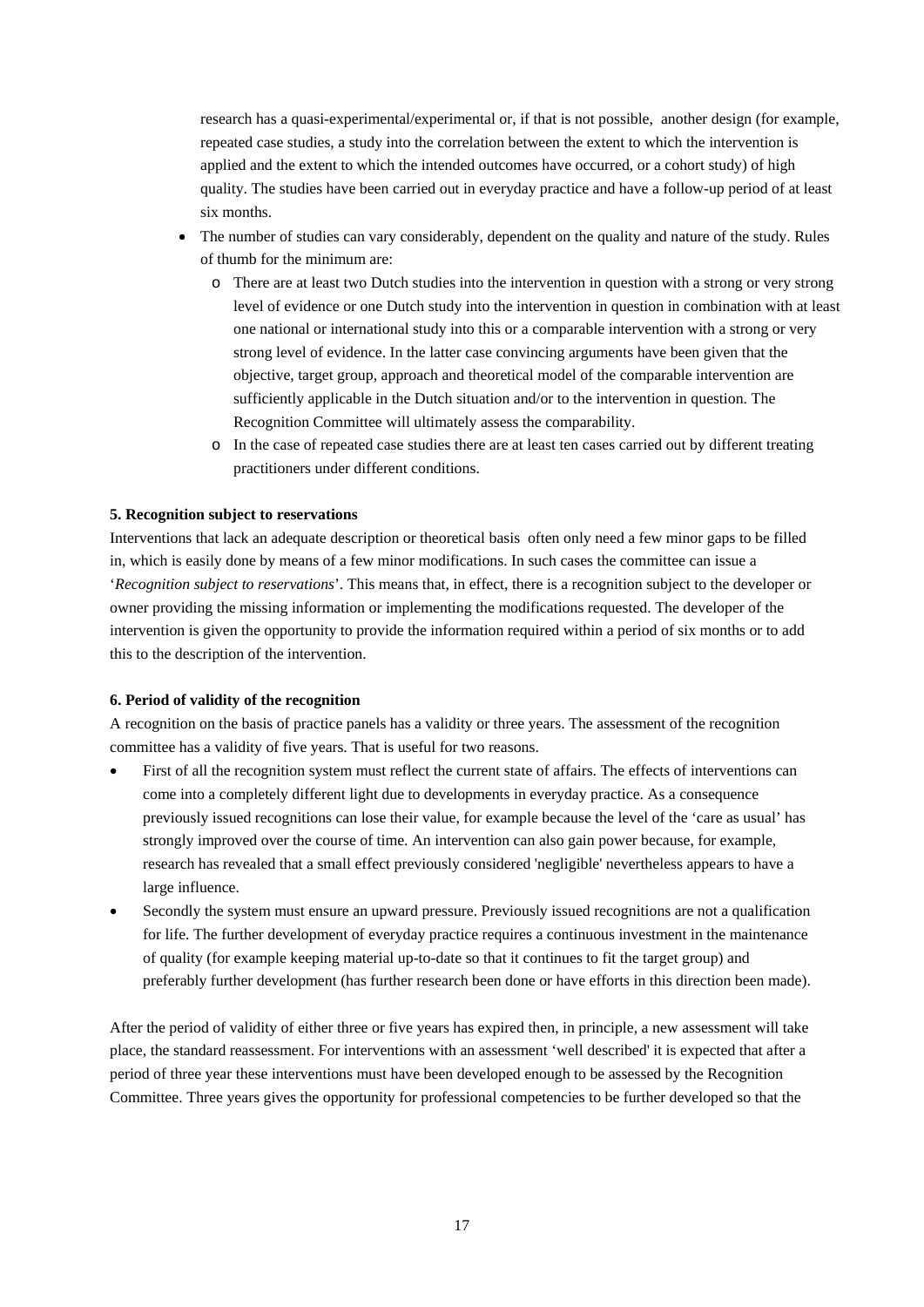theoretical underpinning of the intervention can be realised<sup>14</sup>. If the intervention (and the level of the care as usual in the working area concerned) reveal no important changes to the detriment of the approach when it is reassessed, then the intervention can in principle remain at the same level of recognition. However, it is of course preferable that after a period of three or five years the intervention has developed further in another dimension or has achieved a following level of effectiveness. An intervention that is not recognised during the standard reassessment is either removed from the databases or is marked there as being a non-recognised intervention dependent on the database in which it is listed.

-

<sup>&</sup>lt;sup>14</sup>This does not apply to interventions from the social sector as a Recognition Committee has not yet been set up for this. The period until social sector interventions need to be reassessed (including updating) remains three years though.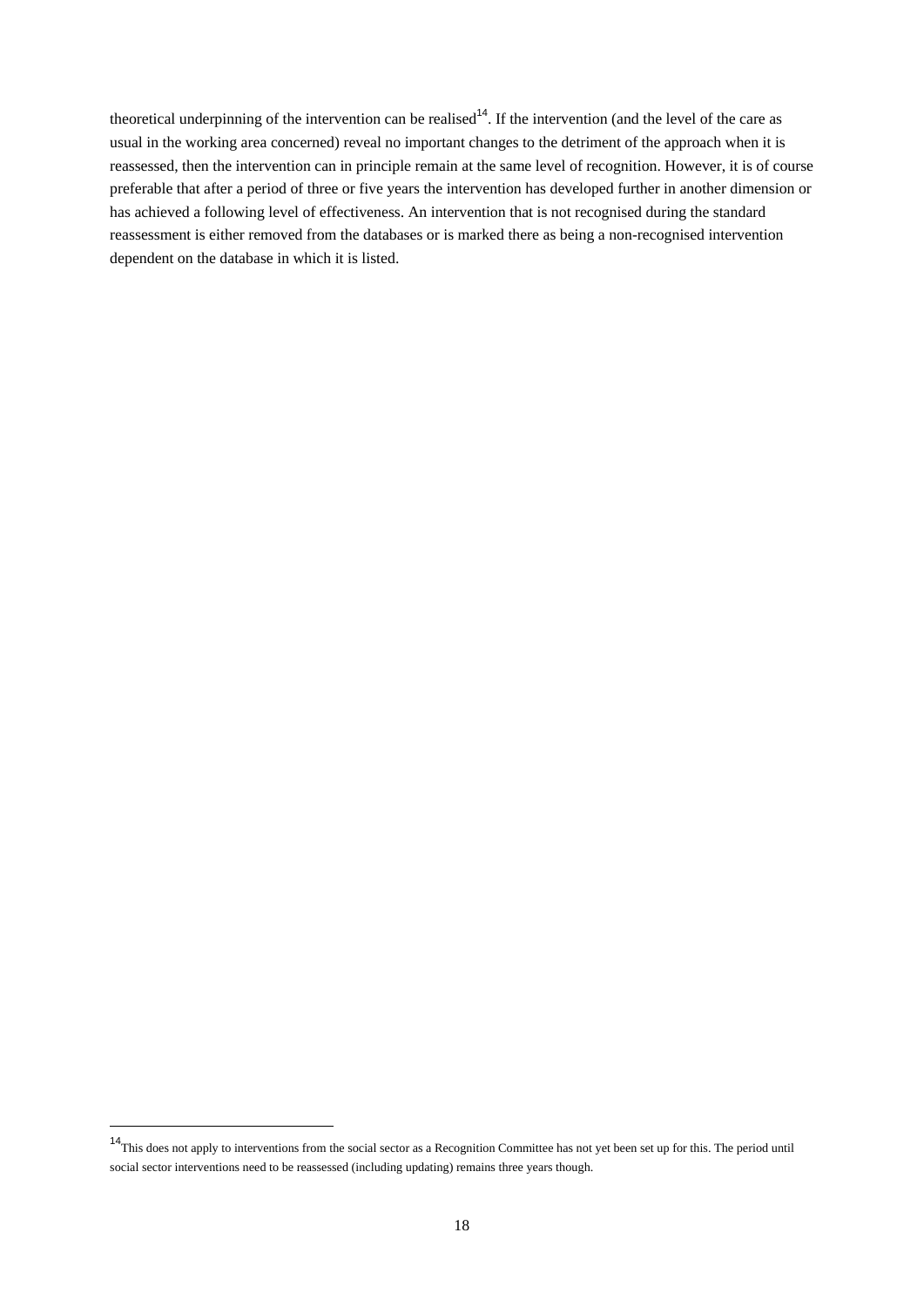# **Annex C Conditions for implementation: assessment by practice panels or recognition committee**

### **1. Criteria for implementation conditions**

Within all of working areas involved there was a need for more information about the applicability or feasibility of the interventions recognised by the committee. Feasibility, or the synonymous term applicability, is an umbrella term that refers to the information the professional can use to estimate whether the intervention is also suitable for implementation in his or her own context<sup>15</sup>.

To be able to assess that, the professional first of all needs information about the concrete implementation of the intervention and who has to do that. The degree of *transferability* of an intervention is determined by the availability of a clear description of the intervention in the manual, the availability of training courses to implement the intervention and a protocol for transfer (how do you ensure that the intervention becomes known in the organisation and is implemented). An intervention has added value if a clear course of implementation has been elaborated and described.

The other important question with respect to the feasibility of an intervention is: are the conditions for implementing an intervention actually present in practice? This concerns aspects such as *boundary conditions and context.* What are the boundary conditions and context variables that are vital for the implementation (must everybody have followed a basic training course, does there have to be a certain degree of collaboration or support in the organisation or municipality, which policy is important, what are the costs, etc.)? An understanding of these aspects increases the chances of the intervention being successfully implemented by an organisation that wants to adopt it.

The *assessment* of the feasibility initially concerns a full and clear description of the aspects that are important for the implementation of an intervention (transferability, boundary conditions and possible context variables). Additional research can strengthen the conclusions about the feasibility and offer the committee the opportunity to provide an extra evaluation for the feasibility of the intervention concerned. This needs to be elaborated in greater detail.

### **Exception Sport & Physical Activity interventions in pilot 2013**

-

In principle, the Recognition Committee does not issue an assessment about implementation aspects without a recognition such as Theoretically sound or Effective. In 2013, Subcommittee 5 will investigate whether an exception can be made for the sports sector. Sports interventions are often very well elaborated with respect to feasibility and implementation and also want to receive recognition for this. Subcommittee 5 will therefore investigate whether it is possible and desirable to assess an intervention solely for the implementation aspects in addition to an assessment such as Well Described.

<sup>15</sup>Sman, C. van der, Adriaensens, L. Contextcriteria toevoegen aan Erkenningssysteem Interventies [Adding Context Criteria to Recognition System for Interventions]. Discussiestuk [Discussion document], VeiligheidNL, Amsterdam, 2012.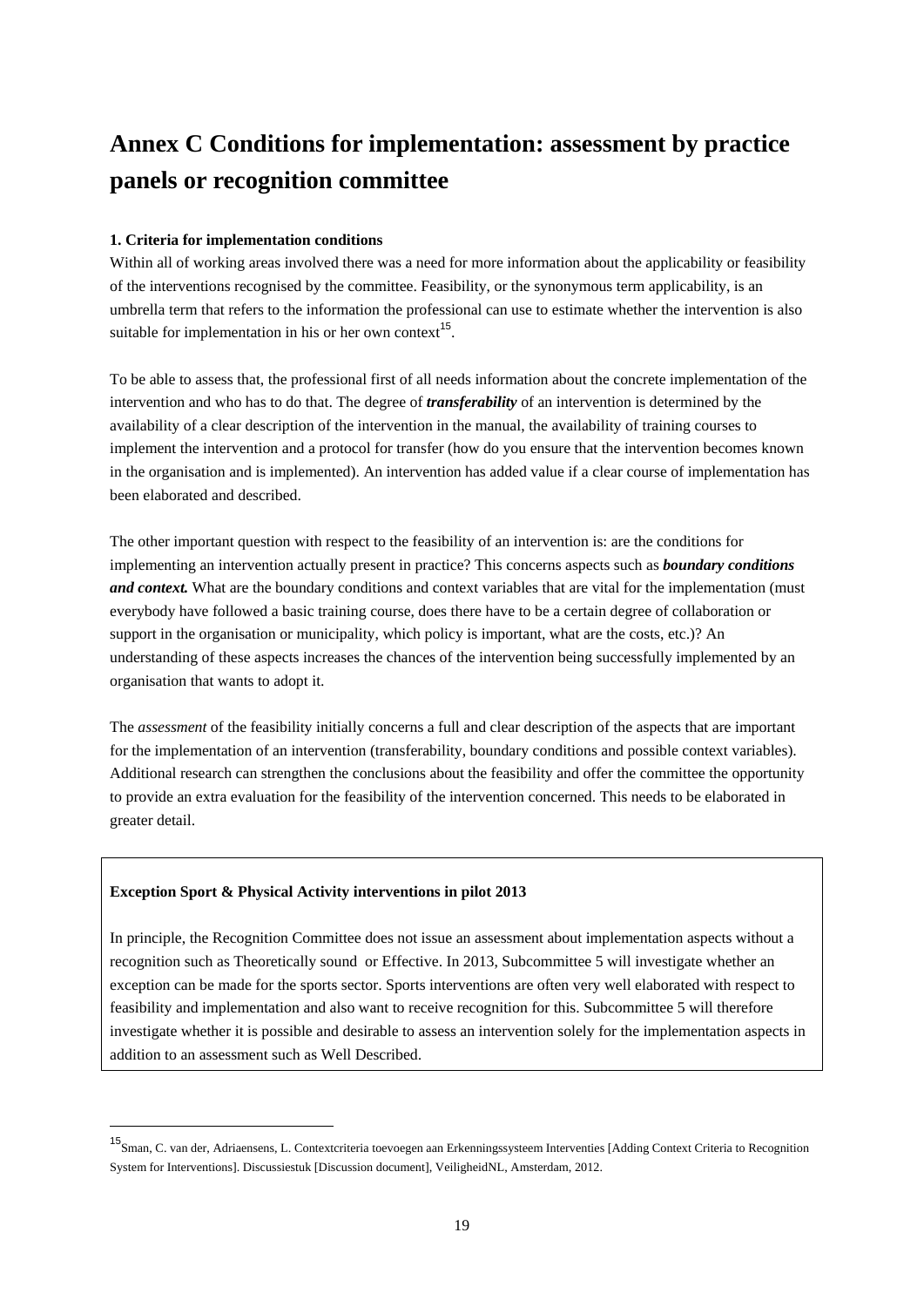# **2. Research into the implementation**

Research into implementation should mainly provide insights into the scope of the intervention and what users and implementers consider to be the success and failure factors. This type of research can also provide insights into important context variables that were influential for the successful implementation or the effectiveness of the intervention. A process evaluation is the most prevalent type of research used to gain an insight into how the intervention was implemented. But other forms of research also provide insights into important aspects of the implementation. Which types of research these are and how they can be evaluated in the recognition system will be further elaborated in 2013.

# *Elaboration of the criteria for Implementation conditions*

- The intervention is transferable:
	- o there is a manual or protocol for transfer. The manual contains a description of the objectives, target group and materials and the content of the activities.
	- o there is support for the introduction of the intervention (training the trainer, supervision, helpdesk, etc.).
	- o there is a system for implementation or, if relevant, an implementation plan for broad (national) implementation of the intervention.
- Data about maintenance, quality care and safeguarding are specified. It is described who is responsible, what will be done, and how regular maintenance and embedding of the intervention (for example, licences, monitoring system, registrations, return days) will be realised.
- The boundary conditions essential for the implementation are specified. These are the boundary conditions at the level of:
	- the intervention (use of personnel, use of time, costs (specified)),
	- the implementing professionals (training, experience, competencies),
	- the organisation (internal and external support, possibilities for internal and external collaboration).
- It is likely that the objective can be realised within the boundary conditions and costs stated.
- If the intervention has not been developed in the Netherlands then the original context is briefly described and the modifications made to adapt the intervention to the Dutch situation are explained.
- If relevant to the problem or the area of implementation, the intervention offers space for flexibility: the manual contains information about the effective principles or elements that must be adhered to.
	- A pre-test or process evaluation has been carried out<sup>16</sup> and
		- o the study design is described,
		- o data are available about, for example, the scope, success and failure factors and the assessment of implementers,
		- o the results are positive and/or

-

- the intervention has been modified (insofar as necessary) on the basis of these results.
- If applicable: research reveals the relevant context factors that influence the effect and implementation of the intervention.
- *The design of the qualitative research into implementation conditions is transparent and satisfies the criteria for qualitative research (exact criteria will be drawn up in 2013).*

<sup>&</sup>lt;sup>16</sup>In 2013 this requirement is not yet obligatory for the wider youth field; during the course of the year it will be further examined from which date it will be realistic to require this for interventions in youth care.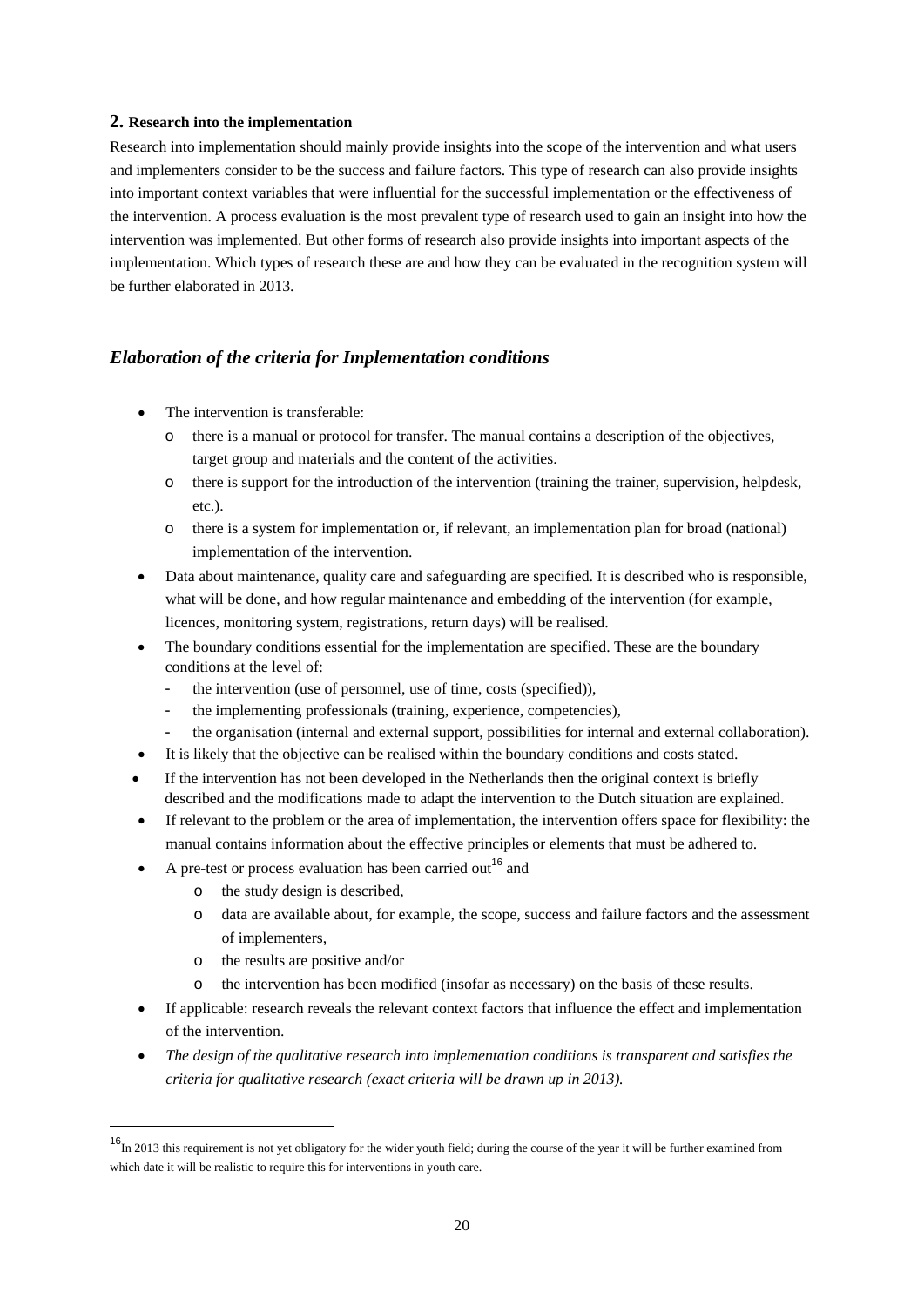# **Annex D Communication**

An important aspect of the recognition system is the communication about the quality and effectiveness of the interventions, in the databanks but also via other communication channels. With the recognition system the collaborating partners are serving a very diverse group. Information about the dimensions and levels must therefore be brief, simple and appeal to a wide public, and of course cover the meaning. The evaluation of the recognition system revealed that the communication about the assessments should be simpler as well as clearer (more transparent).

Therefore the following approach towards communicating about the assessment was chosen:

#### 1. **Well Described**

For sport and physical exercise interventions only, an assessment of the implementation aspects will be added to this part in 2013.

- 2. **Theoretically Sound** + assessment of implementation aspects.
- 3. **Effective** with level awarded stated in words or symbols + assessment of the implementation aspects.

Under this, more information about the assessment and the levels concerned will be added to the databanks:

| Well described                | Good description, manual and process evaluation                                                                                                                                                                                                                            |
|-------------------------------|----------------------------------------------------------------------------------------------------------------------------------------------------------------------------------------------------------------------------------------------------------------------------|
| <b>Theoretically Sound</b>    | Satisfies the criteria for Theoretically Sound; strong and less strong<br>points according to the Recognition Committee (see criteria) are<br>published on the websites                                                                                                    |
| Effective                     | Classification in levels according to level of evidence of the total<br>number of studies supplied:<br>Effective<br>1. Initial indications for effectiveness<br>Effective<br>2. Good indications for effectiveness<br>Effective<br>3. Strong indications for effectiveness |
| Conditions for<br>realisation | Insufficient<br>Sufficient<br>Good (sufficiently clear and substantiated by research);<br>Strong and less strong implementation aspects (see criteria) will be<br>stated on the websites                                                                                   |

The most important arguments from the Recognition Committee for the assessment given are placed in an easy to find location on the website. Consideration is always given to stating the strong and weak pints of the intervention according to the Recognition Committee.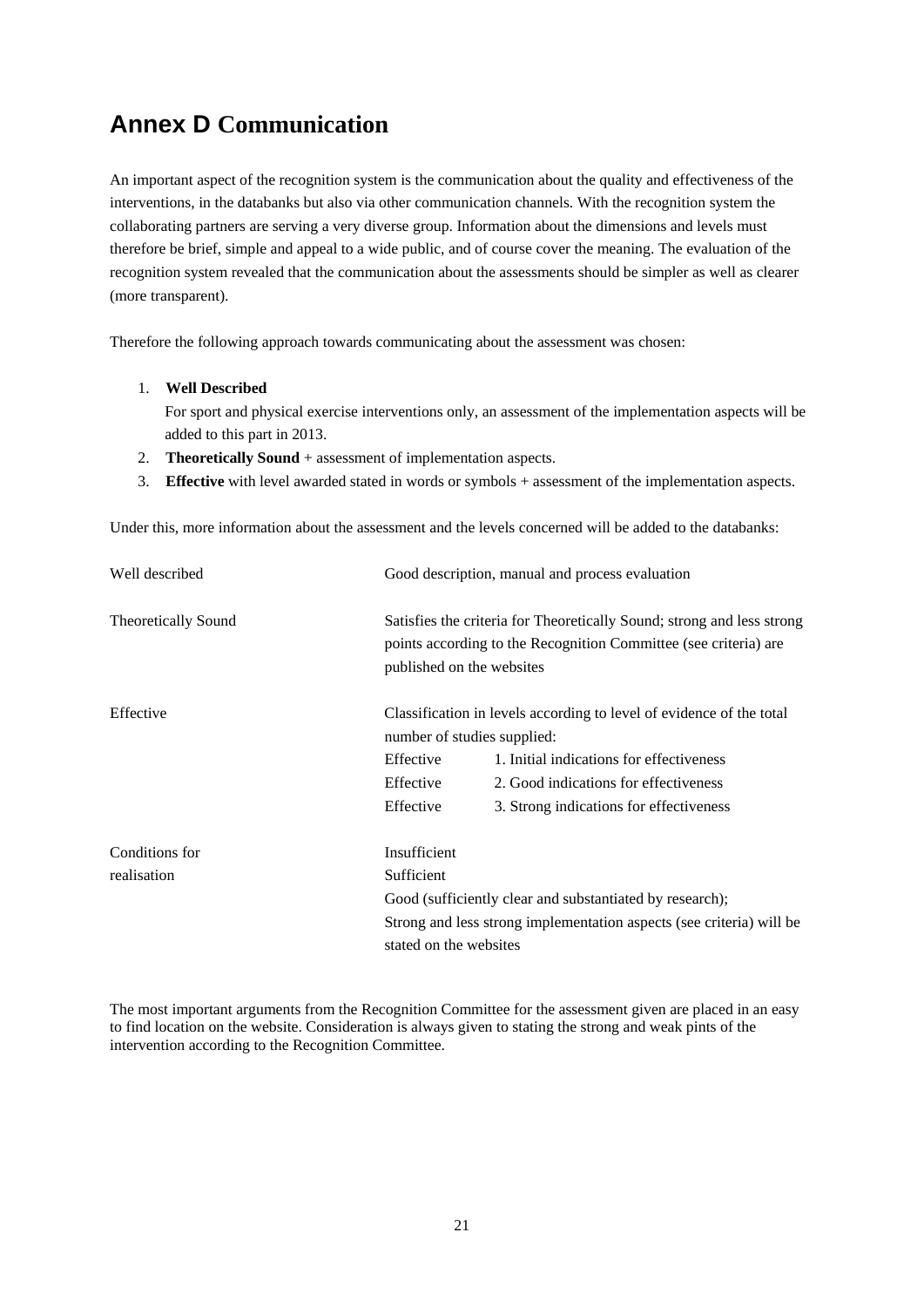# **Annex E Implementation and elaboration from 2013 onwards**

In 2013, the practice panels and subcommittees supported by NJi, NISB, RIVM and NCJ will jointly start to assess the interventions using the new criteria. MOVISIE will not start with a recognition committee yet but will start with the practice assessment, the basic level Well Described. Due to the time needed for the implementation of the new criteria and worksheets, the first assessments using the new criteria will not take place before the summer of 2013 at the earliest. For the entire implementation and the associated communication, the collaborating partners will draw up a joint communication and implementation plan at the start of 2013 in consultation with a group of users.

#### *2013: pilot and elaboration*

In this strategy memorandum, it has been stated that some aspects have not yet been elaborated. We will use the year 2013 for the joint elaboration of aspects such as qualitative research, types of interventions and effective elements. We will also submit a number of descriptions, partly as a pilot, to the different subcommittees and will document and evaluate these experiences.

#### *Qualitative research*

The role of qualitative research has not yet been described clearly enough in this memorandum. This is partly because the recognition system has been set up from the perspective of the traditional evidencebased concept (the 'conventional' paradigm). Due to the collaboration with NISB and MOVISIE and the emergence of other types of interventions, other research traditions are now coming into play that make more use of qualitative methods (the 'constructivist' paradigm). However, the collaborating partners have not yet fully incorporated this into the memorandum. During the next year the role and criteria for qualitative research will be elaborated in more concrete terms. It will also be established which specific expertise in this area still needs to be added to the existing subcommittees.

#### *Effective elements or principles*

Professionals want to know what the effective elements of an intervention are and which elements they can possibly leave out. More attention has been paid to this in the revised worksheet and the criteria. The term effective elements or principles does, however, lead to a lot of confusion and needs to be further defined. This is definitely needed as the supporting knowledge institutes (especially RIVM and NJi) want to investigate in the forthcoming period whether the effective elements can and should be given more emphasis in the assessment. RIVM has been commissioned by the Ministry of Health, Welfare and Sport to investigate what will happen to the recognition system if interventions are reviewed more on the basis of effective principles. Together with the field of practice NJi will consider the possibilities for the future grouping of very similar interventions (consolidation of interventions) in everyday practice but possibly in the assessment as well.

So during the next year the collaborating institutes will further elaborate this term in collaboration with practitioners. The institutes will therefore collaborate with professional practitioners more than was previously the case and jointly (in co-creation) draw up recommendations for the assessment and application of effective principles. The underlying objective of this exercise is to give everyday practice a greater role in the further development of the recognition system.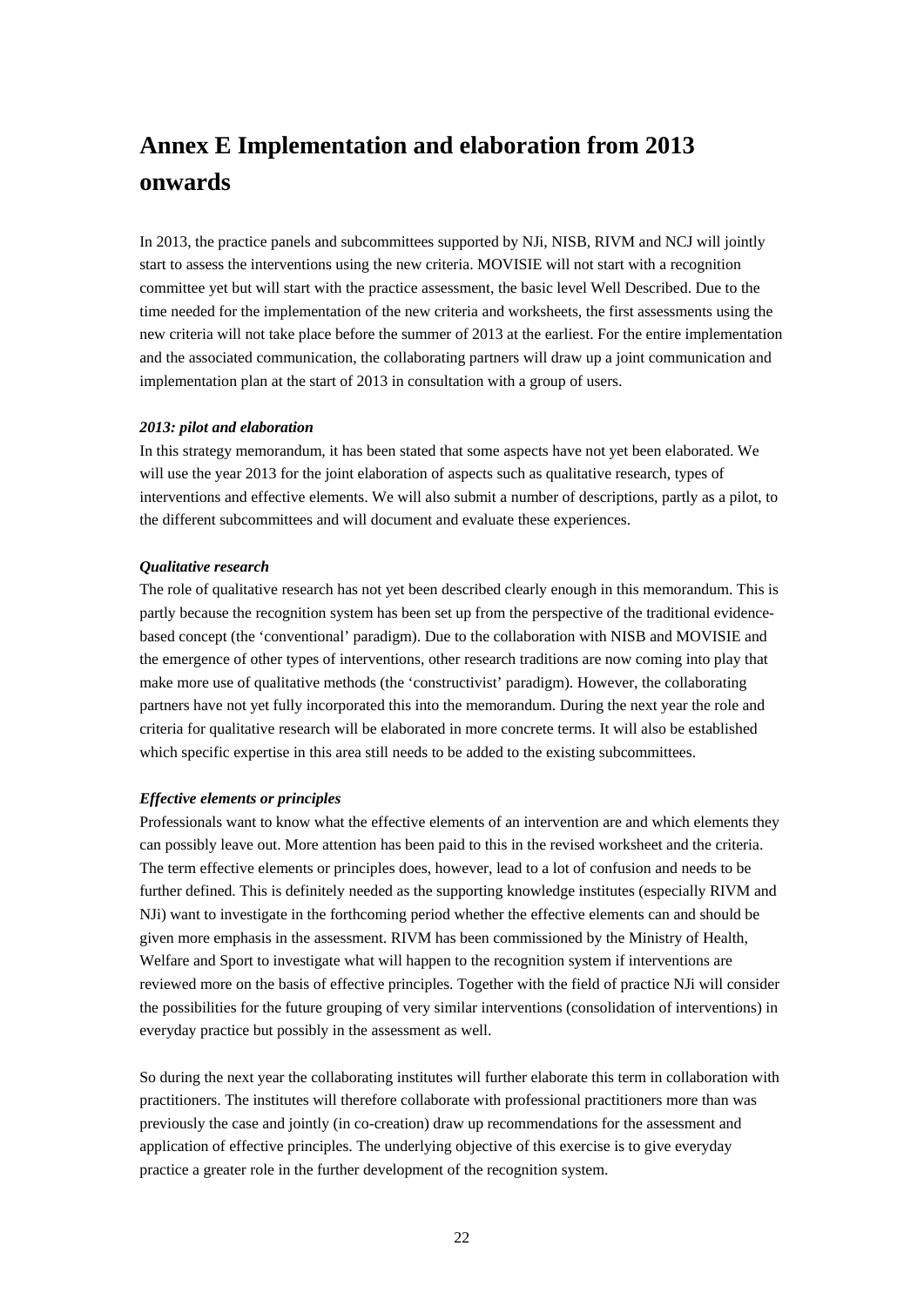### *Types of interventions*

There is a single assessment framework for all types of intervention, even though the assessment of a complex programme of different activities is different from that of a simple course or introductory module. The question therefore arises as to whether we need to subject different types of interventions to the same process. The worksheet has been made suitable for complex interventions. However, what should be done about very simple interventions from which little can be expected initially but that nevertheless provide a good start for a structured approach? Must these also be subjected to a detailed assessment in a recognition system or is a simple and more efficient (and cheaper) approach desirable in such cases? This problem can partly be solved with a recognition from a practice panel, such as Well described, but this recognition only has a validity of three years. In a nutshell: is it is desirable that all interventions receive a place in the recognition system or are there interventions that can be placed outside of this according to their nature and relative importance in everyday practice? And where should such interventions be placed then?

This problem is particularly prevalent in the area of health promotion, but this is not just a question for RIVM but for other knowledge institutes as well.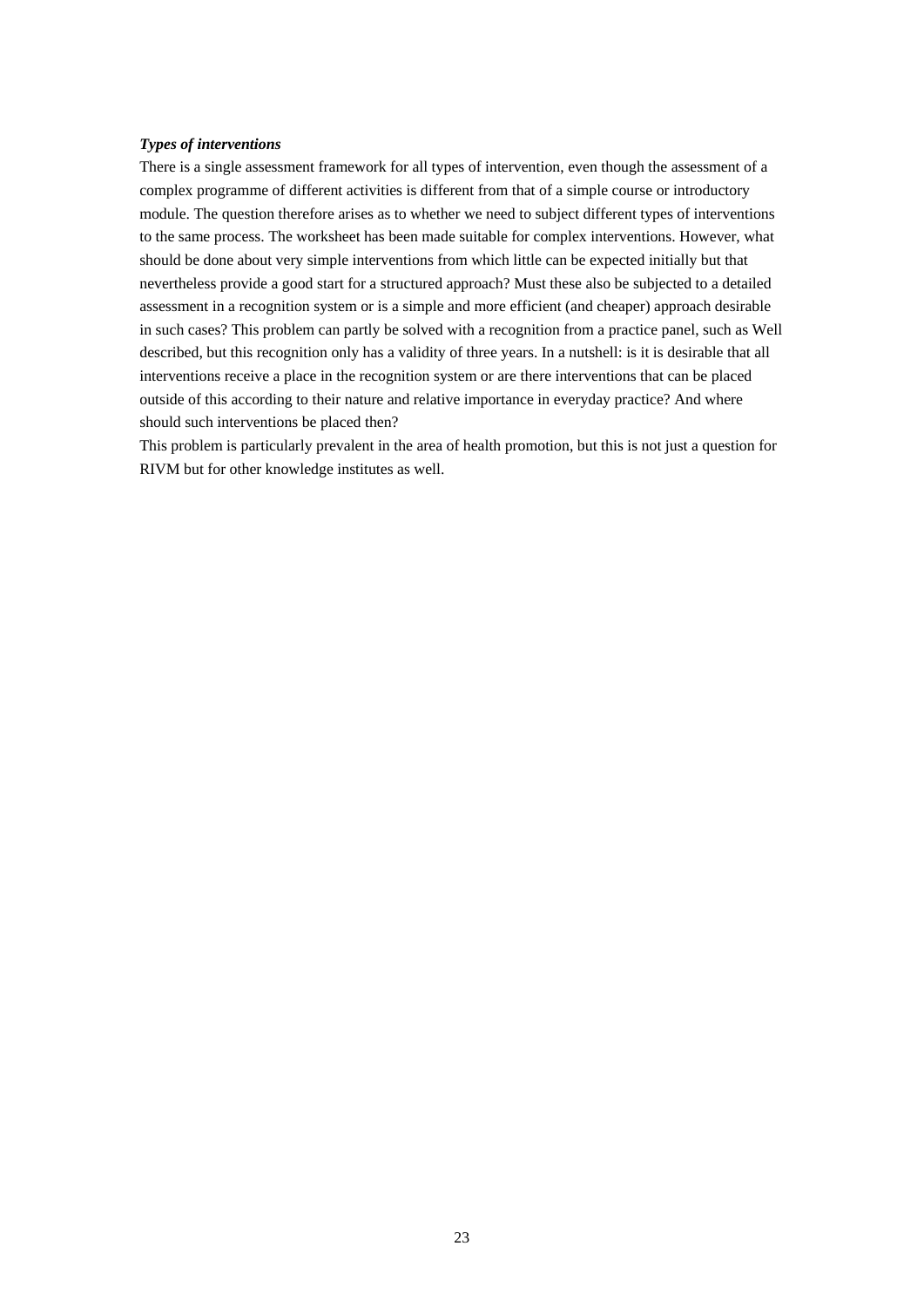# **Annex F Recognition Committee, Advisory Board, Sounding Board**

# **Recognition Committee**

In principle, committee members and chairs serve for a period of four years with the one-off possibility of extending the period by another four years. The supporting knowledge institutes try to replace members of the subcommittees gradually so as to minimise the loss of knowledge and experience acquired.

The division in subcommittees given below is flexible: collaboration between members from different subcommittees is possible if the nature of the intervention to be assessed makes this desirable.

# *Subcommittee 1. Youth care and psychosocial/pedagogic prevention*

Chair

• Prof. Jan Janssens (Radboud University Nijmegen)

Secretariat

- Nienke Foolen, MSc (Netherlands Youth Institute)
- Eva Blaauw, MSc (Netherlands Youth Institute)

Science

- Prof. Maja Dekovic (Utrecht University)
- Dr Frits Goossens (VU University Amsterdam)
- Prof. Evert Scholte (Leiden University)
- Prof. Trees Pels (VU University Amsterdam, Verwey-Jonker Institute)
- Dr Ramon Lindauer (De Bascule O&O)

### Policy and practice

- Marjan Koopman (Spirit)
- Dr Xavier Moonen (Koraal Groep)
- Nina Draaisma (Altra)
- Nelleke Polderman (Basic Trust)
- Wil Joosten (Oosterpoort)

#### *Subcommittee 2. Youth Healthcare, prevention and health promotion*

Chair

Prof. Gerjo Kok (Maastricht University)

Secretariat

- Laura Cloostermans (RIVM / Centre for Healthy Living)
- Trudy Dunnink, MZO (Netherlands Youth Institute)

#### Science

- Dr Pepijn van Empelen (Erasmus University Rotterdam)
- Dr Magda Boere-Boonekamp (University of Twente, TNO)
- Prof. Frans Feron (Maastricht University)
- Prof. Jantine Schuit (VU Medical Center Amsterdam, RIVM)
- Dr Paul Kocken (TNO)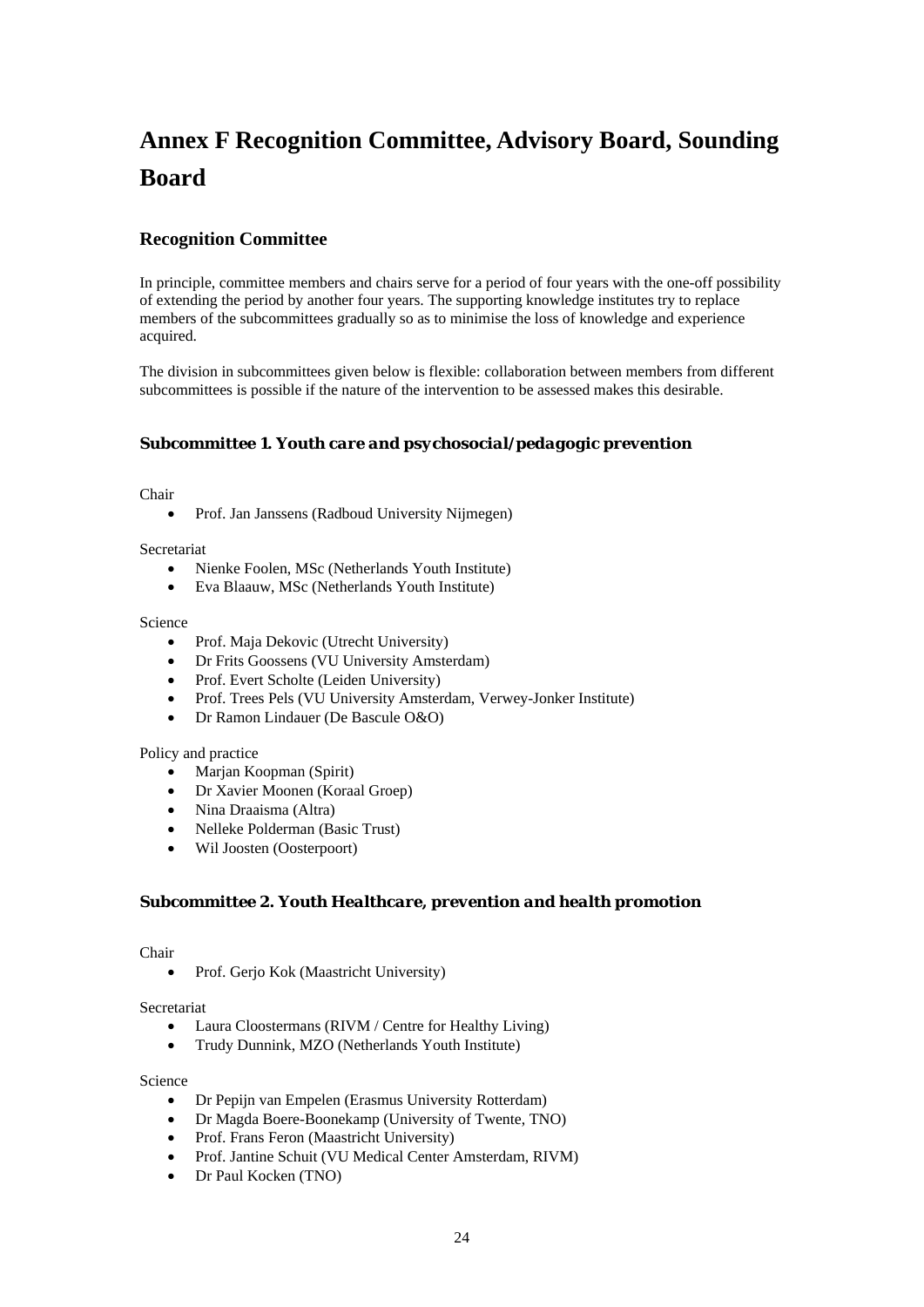Policy and practice

- Hans Keizer (Tactus Deventer)
- Nelleke Maas (Thebe Thuiszorg)
- Joke van Wieringen (Pharos)
- Ingrid Staal (GGD Zeeland)

# *Subcommittee 3.Educational developmental stimulation, education-related provision and youth welfare*

Chair

Prof. Bieuwe van der Meulen (University of Groningen)

Secretariat

- Nienke Foolen, MSc (Netherlands Youth Institute)
- Eva Blaauw, MSc (Netherlands Youth Institute)

Science

- Prof. Jeanet Bus (Leiden University)
- Prof. Folkert Kuiken (University of Amsterdam)
- Dr Helma Koomen (University of Amsterdam)
- Prof. Hans van Luit (Utrecht University)

Policy and practice

- Dr Berend Schonewille (Sardes)
- Erna Reiling (Welstede Kinderopvang Ede)
- Rineke Oomen (JSO)
- Tine Doets (Gemeente Schiedam)

# *Subcommittee 4. Health promotion and prevention for adults and the elderly*

Chair

Dr Stef Creemer (Maastricht University)

Secretariat

- Dr Djoeke van Dale (RIVM / Centre for Healthy Living)
- Dr Loes Lanting (RIVM / Centre for Healthy Living)

#### Science:

- Dr Marcel Pieterse / Stans Drossaert (University of Twente)
- Dr Cindy Veenhof (NIVEL)
- Dr Janneke Harting (AMC)
- Dr. Judith. Kuiper (Veiligheid)

Policy and practice

- Wim van Dalen (Dutch Institute for Alcohol Policy)
- Jan Bouwens (Netherlands Organisation for Health Research and Development)
- Stephan Cremer (GGD Amsterdam)
- Willemien Willems (Parnassia Bravo Group)

### *Composition Subcommittee 5.Sport and Physical Exercise.*

Chair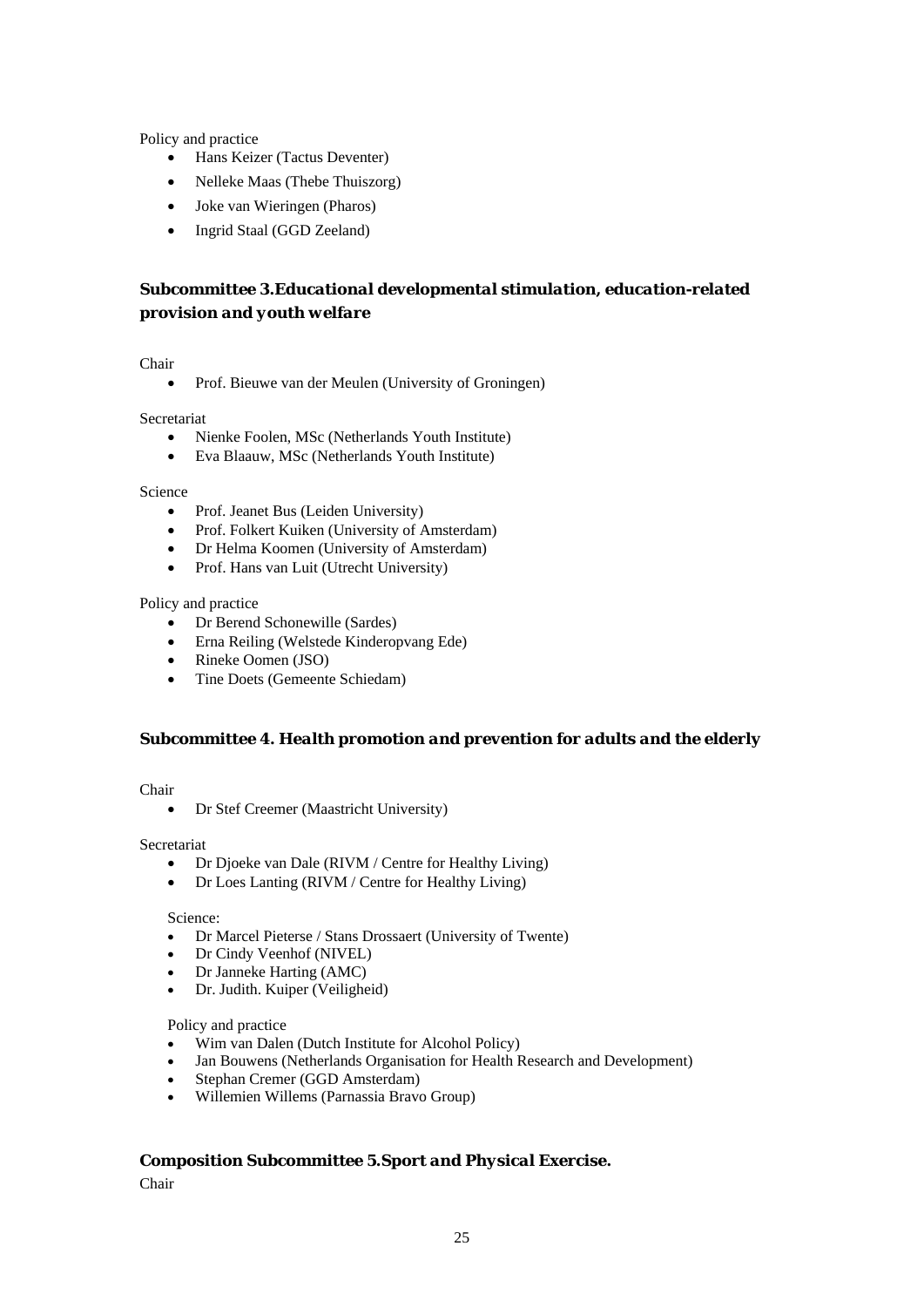Prof. Paul Verweel, (Utrecht University School of Governance, Utrecht University)

### **Contacts**

- Dr Godelief Willemse (Netherlands Institute for Sport and Physical Activity)
- Femke van Brussel-Visser (Netherlands Institute for Sport and Physical Activity)

#### Science

- Dr Cindy Veenhof (Nivel)
- Dr Hugo van der Poel (Mulier Institute)
- Dr Jacques van Rossum (Stichting Human Quality & Performance, Stichting Positief Coachen)

# Policy and practice

- Gert-Jan Lammens (Rotterdam Sportsupport)
- Michiel de Haan (Gemeente Tilburg)
- 
- Daphne van Rhee (Gemeente Utrecht)<br>• Martin Ho Suie Sang (Netherlands Bas Martin Ho Suie Sang (Netherlands Basketball Association)
- Dr Laura Jonker (Royal Netherlands Football Association)
- Christel van den Hooven (SportZeeland)
- Richard Kaper (Netherlands Olympic Committee\*Netherlands Sports Federation)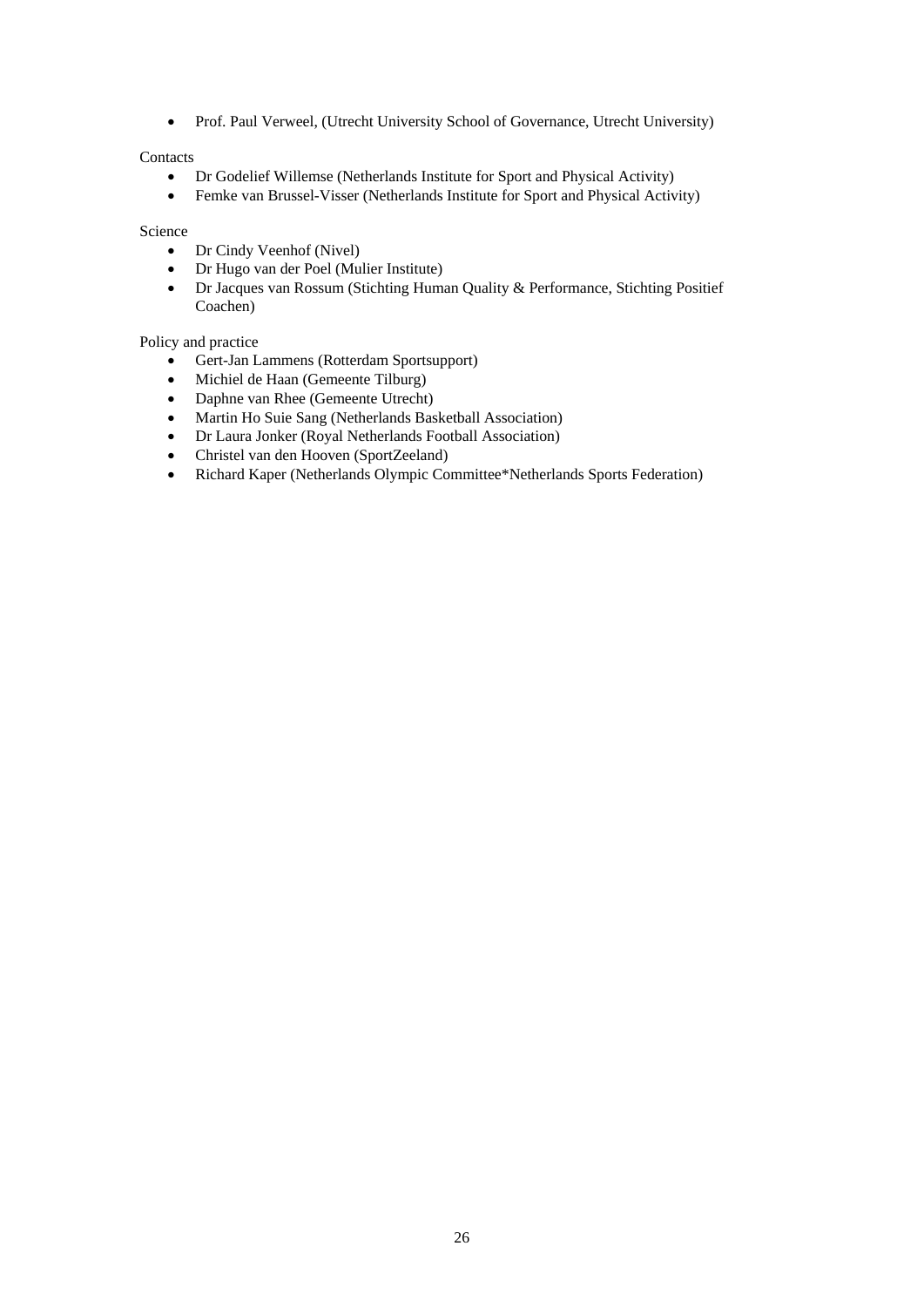# **Advisory Board**

Since 2004, a Steering Group has been active for the *Databank Effectieve Jeugdinterventies* [Databank Effective Youth Interventions]. This was expanded in 2008 to a Steering Group for all databanks involved and the Recognition Committee. In 2012 this group was transformed into an Advisory Board for the entire recognition system.

The Advisory Board meets twice per year.

### *Advisory Board Effective Interventions*

Ms J. Aalberts (Joyce), VU University Amsterdam and NIP/NVO Ms G.J.W. Bakker-Camu MSc (Betty), Stichting Vitras CMD Ms I. Coene (Ingrid), GGD Gelre-IJssel Mr J. Faber (Jan), The Netherlands Association of VET Colleges Prof. C. Hosman (Clemens), emeritus professor Radboud University Nijmegen and Maastricht University (chair) Mr J. Botter (Jur), Executive councillor in Heemstede Dr S. Mulder (Saakje), Director Sport Fryslân Prof. P. Leseman (Paul), Utrecht University Prof. S.A. Reijneveld (Menno), University Medical Center Groningen Prof. T. van Yperen (Tom), Netherlands Youth Institute and University of Groningen

# *Discussion partners*

Ms C. Gelauff-Hanzon (Carolien), Netherlands Youth Institute, Expertise Centre Dr M.T.W. Leurs (Mariken), RIVM / Centre for Healthy Living Mr F.H.J. Strijthagen (Ferdinand), Netherlands Centre Youth Health

### *Secretary*

Mr G. van den Berg (Gert), Netherlands Youth Institute (The secretary serves for a period of two years and is supplied in turn by one of the collaborating institutes)

# **Soundboard meetings**

NJi, RIVM, NCJ, NISB and MOVISIE test the content and quality of the entire recognition system in a broader context as well. They therefore hold soundboard meetings that involve a wide range of interested parties, such as client organisations and implementing workers. The Advisory Board receives a copy of the results.